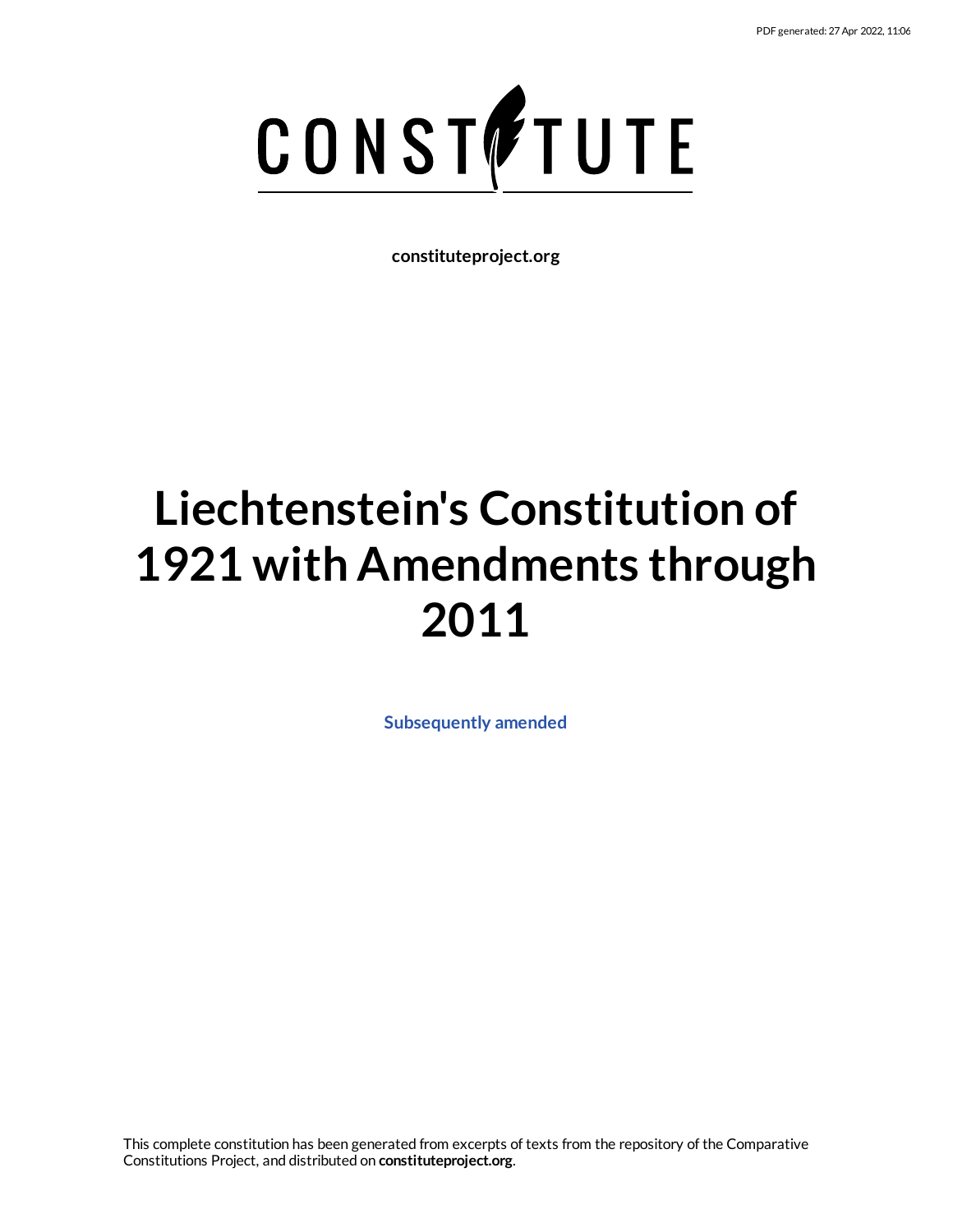## **Table of contents**

| CHAPTER IV. GENERAL RIGHTS AND OBLIGATIONS OF LIECHTENSTEIN CITIZENS  9 |  |
|-------------------------------------------------------------------------|--|
|                                                                         |  |
|                                                                         |  |
|                                                                         |  |
|                                                                         |  |
|                                                                         |  |
|                                                                         |  |
|                                                                         |  |
|                                                                         |  |
|                                                                         |  |
|                                                                         |  |
|                                                                         |  |
|                                                                         |  |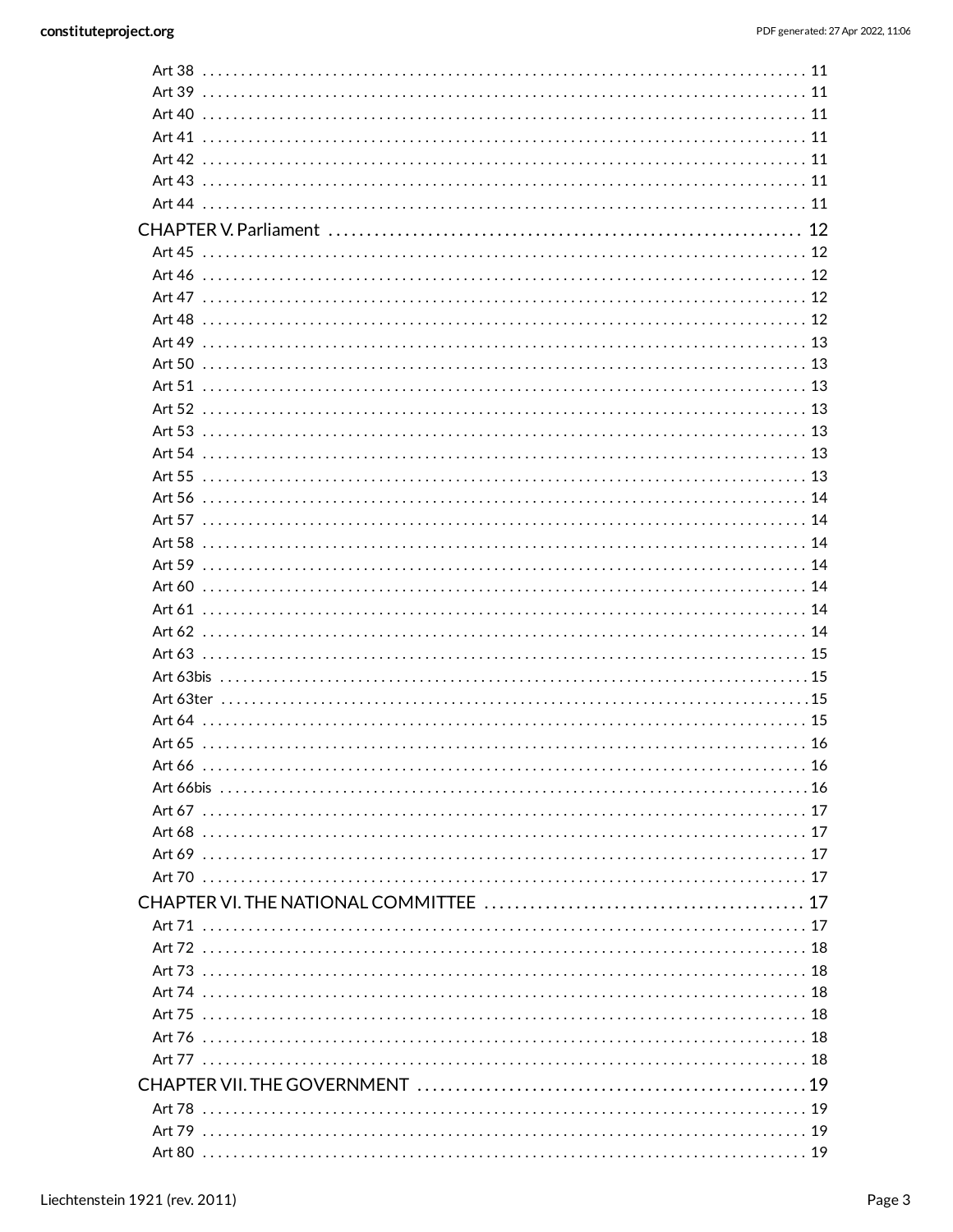| CHAPTER IX. ADMINISTRATIVE BODIES AND CIVIL SERVANTS  24 |  |
|----------------------------------------------------------|--|
|                                                          |  |
|                                                          |  |
|                                                          |  |
|                                                          |  |
|                                                          |  |
|                                                          |  |
|                                                          |  |
| CHAPTER XI. THE MAINTENANCE OF THE CONSTITUTION 25       |  |
|                                                          |  |
|                                                          |  |
|                                                          |  |
|                                                          |  |
|                                                          |  |
|                                                          |  |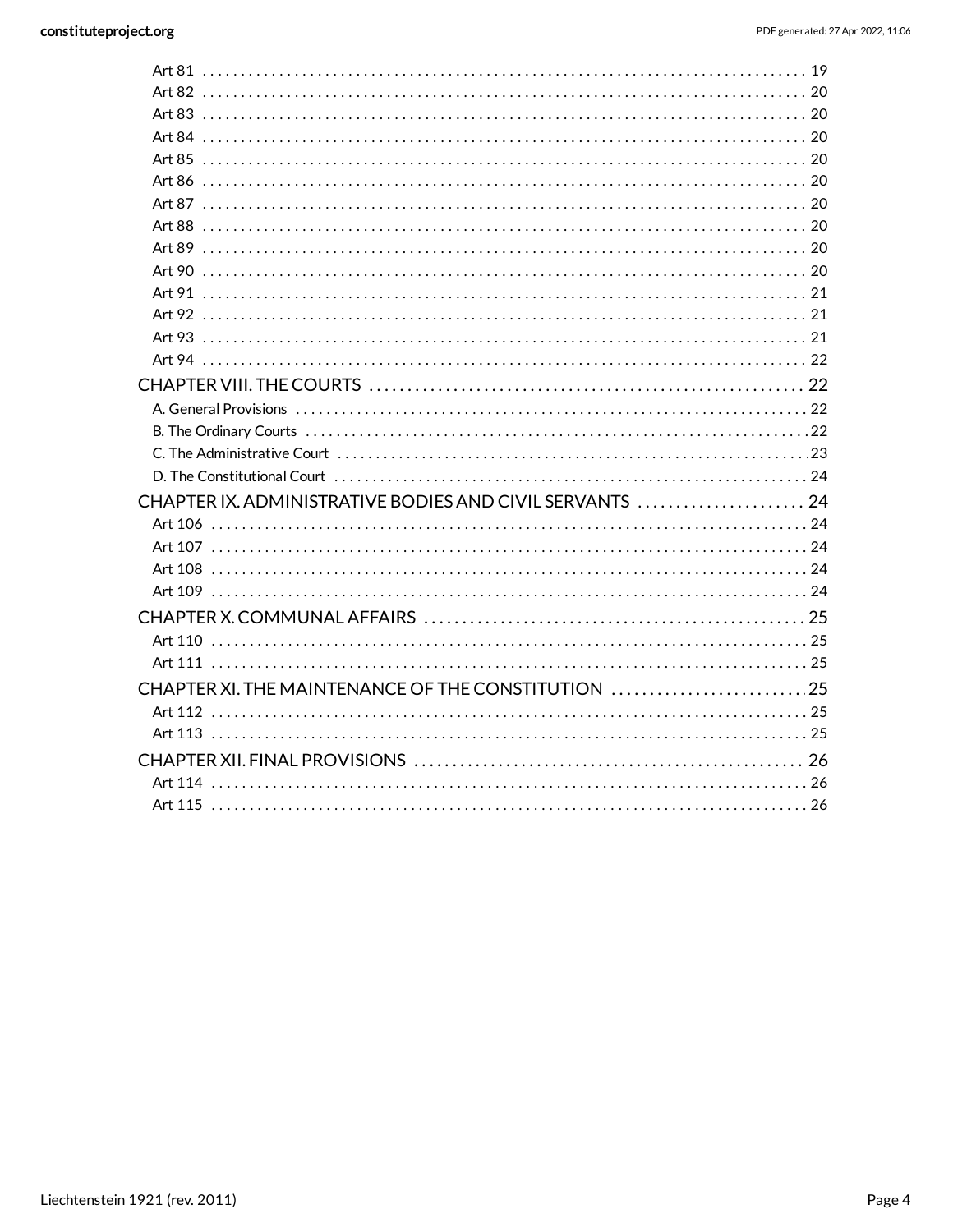- God or other deities  $\bullet$
- Preamble
- Source of constitutional authority

# <span id="page-4-0"></span>**Preamble**

We, John II, by the Grace of God, Prince Regnant of Liechtenstein, Duke of Troppau, Count of Rietberg, etc. etc. etc. make known that the Constitution of 26 September 1862 has been modified by Us with the assent of Our Parliament as follows:

# <span id="page-4-1"></span>**CHAPTER I. THE PRINCIPALITY**

#### <span id="page-4-2"></span>**Art 1**

- **1.** The Principality of Liechtenstein is a State consisting of two regions with eleven communes. It is based upon the principle of enabling the people residing within its borders to live in peace and freedom. The region of Vaduz (Oberland) consists of the communes of Vaduz, Balzers, Planken, Schaan, Triesen and Triesenberg; the region of Schellenberg (Unterland) consists of the communes of Eschen, Gamprin, Mauren, Ruggell and Schellenberg.
- **2.** Vaduz is the capital and the seat of Parliament and the Government.

#### <span id="page-4-3"></span>**Art 2**

The Principality is a constitutional, hereditary monarchy on a democratic and parliamentary basis (Art. 79 and 80); the power of the State is inherent in and issues from the Prince Regnant and the People and shall be exercised by both in accordance with the provisions of the present Constitution.

#### <span id="page-4-4"></span>**Art 3**

The succession to the throne, hereditary in the Princely House of Liechtenstein, the coming-of-age of the Prince Regnant and of the Heir Apparent, as well as any guardianship which may be required, are to be determined by the Princely House in the form of a dynasty law.

#### <span id="page-4-5"></span>**Art 4**

- **1.** Changes in the boundaries of the territory of the State may only be made by a law. Boundary changes between communes and the union of existing ones also require a majority decision of the citizens residing there who are entitled to vote.
- **2.** Individual communes have the right to secede from the State. A decision to initiate the secession procedure shall be taken by a majority of the citizens residing there who are entitled to vote. Secession shall be regulated by a law or, as the case may be, a treaty. In the latter event, a second ballot shall be held in the commune after the negotations have been completed.

#### <span id="page-4-6"></span>**Art 5**

The coat of arms of the State is that of the Princely House of Liechtenstein; the national colours are blue and red.

#### Official or national languages

#### <span id="page-4-7"></span>**Art 6**

The German language is the national and official language.

- National capital Type of government envisioned
- 
- Head of state replacement
- Head of state selection Minimum age of head of state
- Secession of territory
- Accession of territory
- International law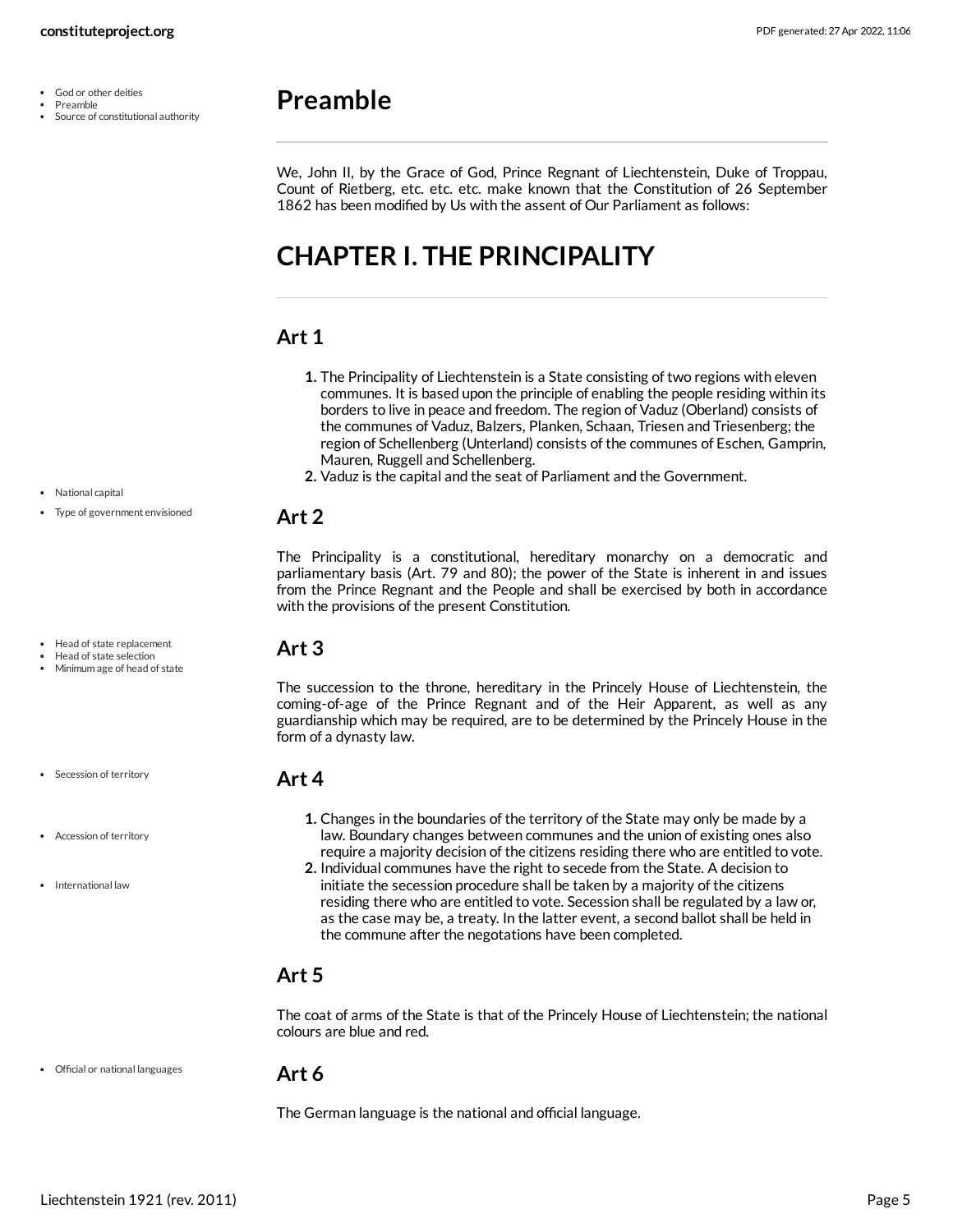# <span id="page-5-0"></span>**CHAPTER II. THE PRINCE REGNANT**

#### <span id="page-5-1"></span>**Art 7**

- Duty to obey the constitution
- Name/structure of executive(s)
- Head of state immunity
- Foreign affairs representative
- International law
- Approval or veto of general legislation
- Head of state decree power

- Emergency provisions
- Prohibition of slavery Prohibition of torture
- Administrative court selection
- Supreme court selection
- Ordinary court selection
- Constitutional court selection
- Power to pardon
- **1.** The Prince Regnant is the Head of State and shall exercise his sovereign authority in conformity with the provisions of the present Constitution and of the other laws.
- **2.** The Prince Regnant is not subject to the jurisdiction of the courts and does not have legal responsibility. The same applies to any member of the Princely House who exercises the function of head of state in accordance with Art. 13bis.

#### <span id="page-5-2"></span>**Art 8**

- **1.** The Prince Regnant shall represent the State in all its relations with foreign countries, without prejudice to the necessary participation of the responsible Government.
- **2.** Treaties by which national territory is ceded, national property alienated, rights of sovereignty or State prerogatives disposed of, any new burden for the Principality or its citizens imposed or any obligation to the detriment of the rights of the People of the Principality contracted shall not be valid unless they have received the assent of Parliament.

#### <span id="page-5-3"></span>**Art 9**

<span id="page-5-4"></span>Every law shall require the sanction of the Prince Regnant in order to acquire validity.

#### **Art 10**

- **1.** The Prince Regnant shall take, through the Government, and independently of Parliament, the steps required for the implementation and enforcement of the laws, and any action required in pursuance of the powers of administration and supervision, and shall issue the requisite ordinances (Art. 92). In urgent cases he shall take the necessary measures for the security and welfare of the State.
- **2.** Emergency decrees may not set aside the Constitution as a whole or individual provisions of it but may only limit the applicability of individual provisions. Emergency decrees can neither limit every person's right to life, the prohibition of torture and inhuman treatment or the prohibition of slavery and forced labour nor place any restriction on the "no punishment without law" rule. Moreover, the provisions of this Article cannot limit the scope of Art. 3, 13ter and 113. Emergency decrees shall cease to apply six months after they have been issued.

#### <span id="page-5-5"></span>**Art 11**

The Prince Regnant shall appoint the judges in conformity with the provisions of the Constitution (Art. 96).

#### <span id="page-5-6"></span>**Art 12**

- **1.** The Prince Regnant shall possess the prerogative of remitting, mitigating or commuting sentences which have been legally pronounced, and of quashing prosecutions that have been initiated.
- <span id="page-5-7"></span>**2.** Only at the instigation of Parliament shall the Prince Regnant exercise his prerogative of remission or mitigation in favour of a member of the Government sentenced on account of his official acts.

Oaths to abide by constitution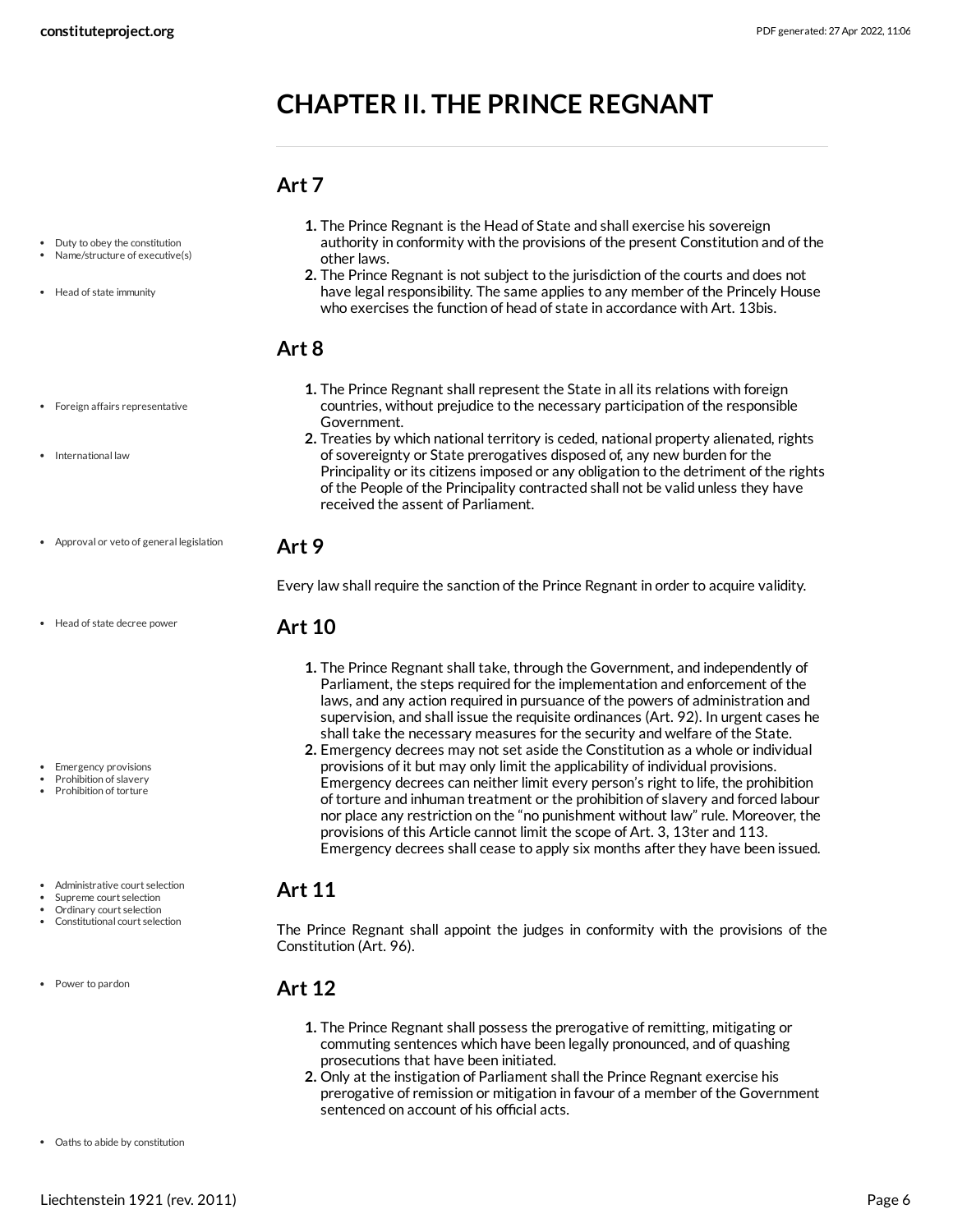<span id="page-6-0"></span>Every successor to the throne shall, before receiving the oath of allegiance, declare upon his Princely honour and dignity in a written proclamation that he will govern the Principality of Liechtenstein in conformity with the Constitution and the other laws, that he will maintain its integrity, and will observe the rights of sovereignty indivisibly and in like manner.

#### <span id="page-6-1"></span>**Art 13bis**

The Prince Regnant may entrust the next Heir Apparent of his House who has attained majority with the exercise of the sovereign powers held by him as his representative should he be temporarily prevented or in preparation for the Succession.

#### <span id="page-6-2"></span>**Art 13ter**

Not less than 1,500 citizens have the right to table a reasoned motion of no confidence in the Prince. Parliament must issue a recommendation on this at its next session and order the holding of a referendum in accordance with Art. 66 Para. 6. If the motion is accepted in the referendum, it must be communicated to the Prince for consideration under the dynasty law. The prince must inform Parliament within six months of the decision reached in compliance with the said Law.

# <span id="page-6-3"></span>**CHAPTER III. FUNCTIONS OF THE STATE**

#### <span id="page-6-4"></span>**Art 14**

The supreme function of the State is to promote the general welfare of the People. For this purpose, the State shall provide for the institution and maintenance of law, and for the protection of the religious, moral and economic interests of the People.

### <span id="page-6-5"></span>**Art 15**

The State shall devote particular attention to education and schooling. This must be so ordered and administered that, from the co-operation of the family, the school and the Church, the younger generation may be imbued with religious and moral principles and patriotic sentiments and may be fitted for their future occupations.

### <span id="page-6-6"></span>**Art 16**

- **1.** The whole field of education and schooling shall be under the supervision of the State, without prejudice to the inviolability of the doctrine of the Church.
- **2.** Education shall be compulsory for all.
- **3.** The State shall ensure that adequate compulsory instruction in the elementary subjects is given free of charge in public schools.
- **4.** Religious instruction shall be given by the Church authorities.
- **5.** All persons with children in their care shall ensure that they receive education of the standard prescribed for public elementary schools.
- **6.** Annulled
- **7.** Annulled
- <span id="page-6-7"></span>**8.** Private education shall be permissible provided that it conforms with the legal regulations governing the period of schooling, the educational aims and the arrangements prevailing in the public schools.
- Referenda
- Head of state removal

- Compulsory education
- Free education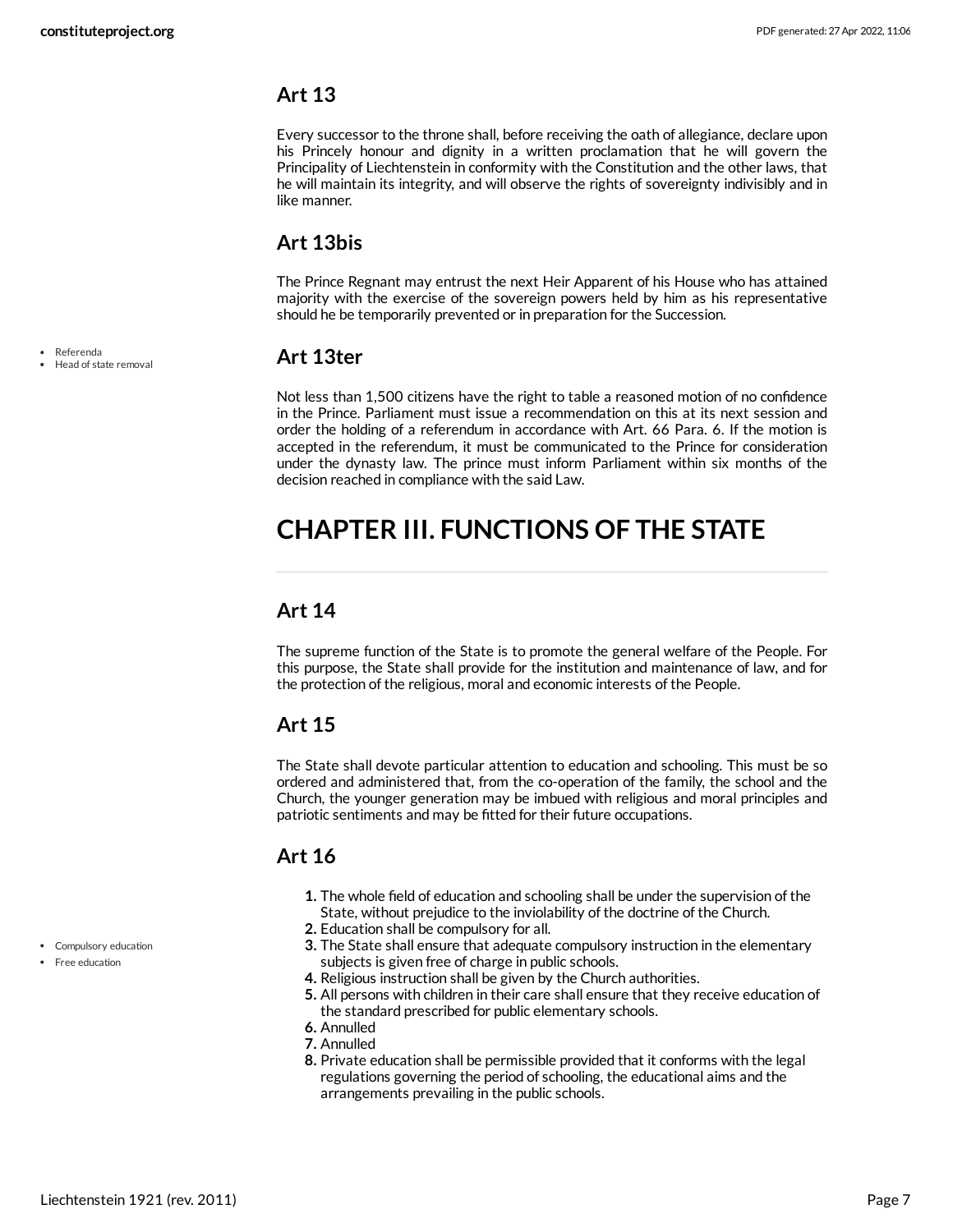• State support for children

• Right to health care

• Right to work

Limits on employment of children • Right to rest and leisure

#### <span id="page-7-0"></span>**Art 17**

- **1.** The State shall support and promote education and schooling.
- **2.** It shall provide appropriate scholarships to help children of good intellectual
- attainments but without financial means attend institutes of higher education.

#### <span id="page-7-1"></span>**Art 18**

The State shall be responsible for the public health system, assist institutions for the care of the sick, and seek by legislation to combat intemperance and to reform alcoholics and work-shy persons.

#### <span id="page-7-2"></span>**Art 19**

- **1.** The State shall safeguard the right to work and shall protect the workers, especially women and young persons employed in commerce and industry.
- **2.** Sundays and public holidays recognized by the State shall be observed as public days of rest, without prejudice to the legal regulations concerning rest on Sundays and public holidays.

#### <span id="page-7-3"></span>**Art 20**

- **1.** To increase employment and to advance its economic interests, the State shall promote and assist agriculture, alpine farming, trade and industry. In particular, it shall promote insurance against damage and injuries to which workers and goods are exposed, and shall take measures to prevent such injuries and damage.
- **2.** It shall pay special attention to the development of the transportation system in accordance with modern requirements.
- **3.** It shall support landslide control measures and afforestation and drainage operations and shall monitor and encourage every endeavour to develop new sources of income.
- Ownership of natural resources

#### <span id="page-7-4"></span>**Art 21**

The State shall possess sovereign rights over waters in conformity with the laws existing or to be enacted hereafter in this matter. The utilisation and distribution of such waters and flood control measures shall be regulated by law and promoted, with due regard to the development of technology. Rights relating to electricity shall be regulated by law.

Ownership of natural resources

#### <span id="page-7-5"></span>**Art 22**

The State shall exercise sovereign rights over hunting, fishing and mining; when legislating on these matters, it shall protect the interests of agriculture and of communal revenues.

#### <span id="page-7-6"></span>**Art 23**

The currency and banking system shall be regulated by the State.

#### <span id="page-7-7"></span>**Art 24**

- **1.** By enacting the necessary legislation, the State shall provide for an equitable system of taxation, which shall exempt from taxation incomes below a minimum standard of living and shall impose heavier burdens on persons in higher wealth or income brackets.
- **2.** The financial situation of the State must be improved to the utmost possible extent and every effort must be made to open up new sources of revenue to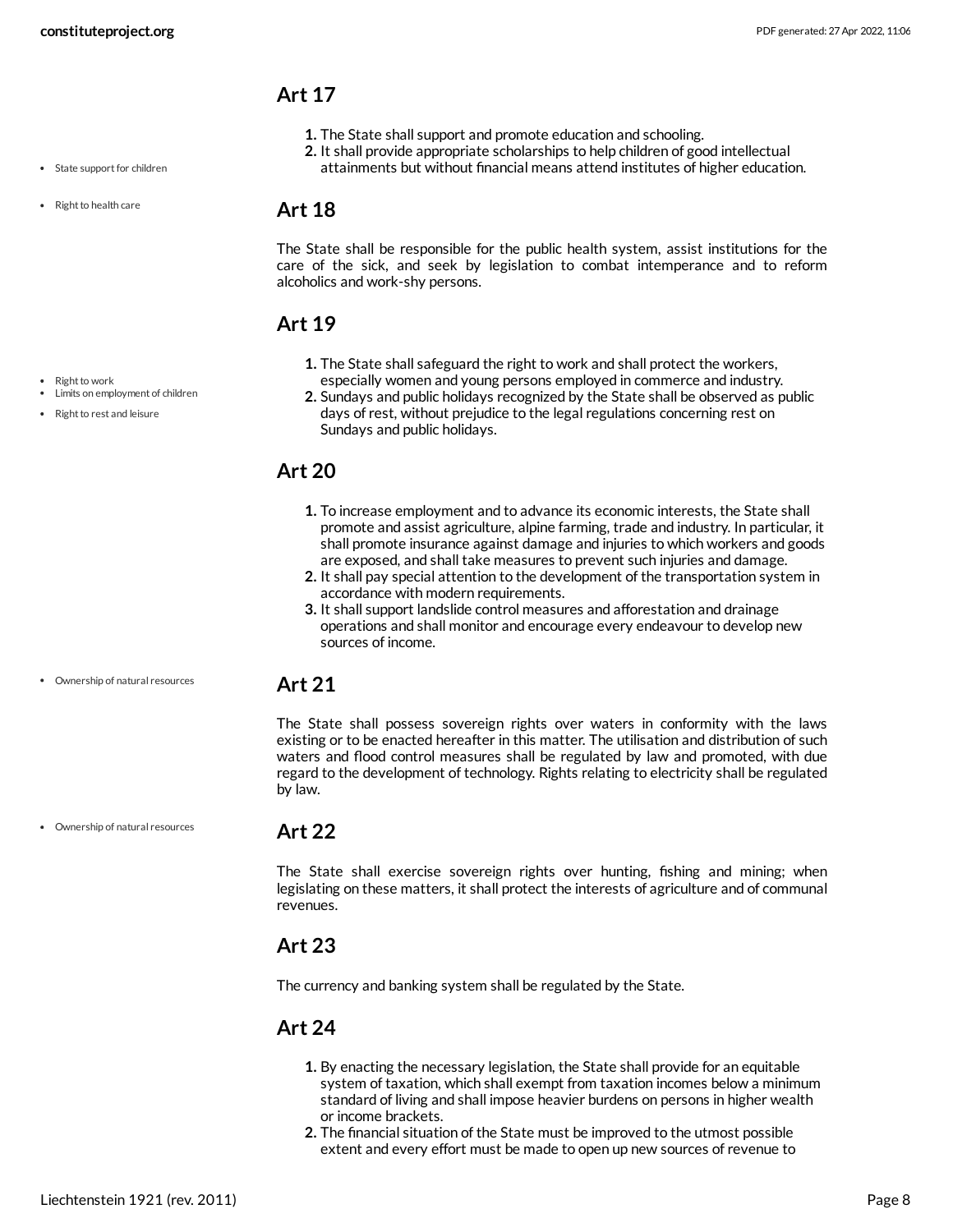State support for the disabled State support for children State support for the elderly

State support for the elderly State support for the disabled **2.** meet public needs.

#### <span id="page-8-0"></span>**Art 25**

Public poor relief shall be administered by the communes in conformity with specific laws. The State shall be responsible, however, for the supervision of such activities. It may grant appropriate assistance to the communes, especially for the proper care of orphans, the mentally handicapped, persons suffering from incurable diseases and the aged.

#### <span id="page-8-1"></span>**Art 26**

The State shall support and promote health, old age, disability and fire insurance schemes.

# <span id="page-8-2"></span>**Art 27**

- **1.** The State shall provide for a rapid procedure for legal actions and the execution thereof, under conditions that will safeguard material rights; it shall also provide for a system of administrative law based on the same principles.
- **2.** The exercise of the professional representation of parties shall be regulated by law.

# <span id="page-8-3"></span>**CHAPTER IV. GENERAL RIGHTS AND OBLIGATIONS OF LIECHTENSTEIN CITIZENS**

### <span id="page-8-4"></span>**Art 27bis**

- **1.** Human dignity shall be respected and protected.
- **2.** No one may be subjected to inhuman or degrading treatment or punishment.

#### <span id="page-8-5"></span>**Art 27ter**

- **1.** Every person shall have the right to life.
- **2.** The death penalty shall be prohibited.

### <span id="page-8-6"></span>**Art 28**

- **1.** Every citizen shall be freely entitled to reside in any locality within the territory of the State and to acquire property of any description, provided that he observes the detailed legal regulations relating to such matters.
- **2.** The entry and exit, stay and residence of foreigners shall be governed by international treaties and by legislation.
- **3.** Persons staying within the territory of the Principality shall be bound to observe its laws and shall be entitled to the protection afforded by the Constitution and the other laws.

### <span id="page-8-7"></span>**Art 29**

- **1.** All citizens shall be entitled to civic rights in conformity with the provisions of the present Constitution.
- **2.** All citizens who have completed their 18th year, have their normal residence in the Principality and whose right to vote has not been lost may exercise all political rights in matters of State.

• Human dignity

• Right to life

• Right to speedy trial

• Prohibition of capital punishment

Prohibition of cruel treatment

Freedom of movement

- Right to own property
- Restrictions on entry or exit • International law Duty to obey the constitution

Liechtenstein 1921 (rev. 2011) Page 9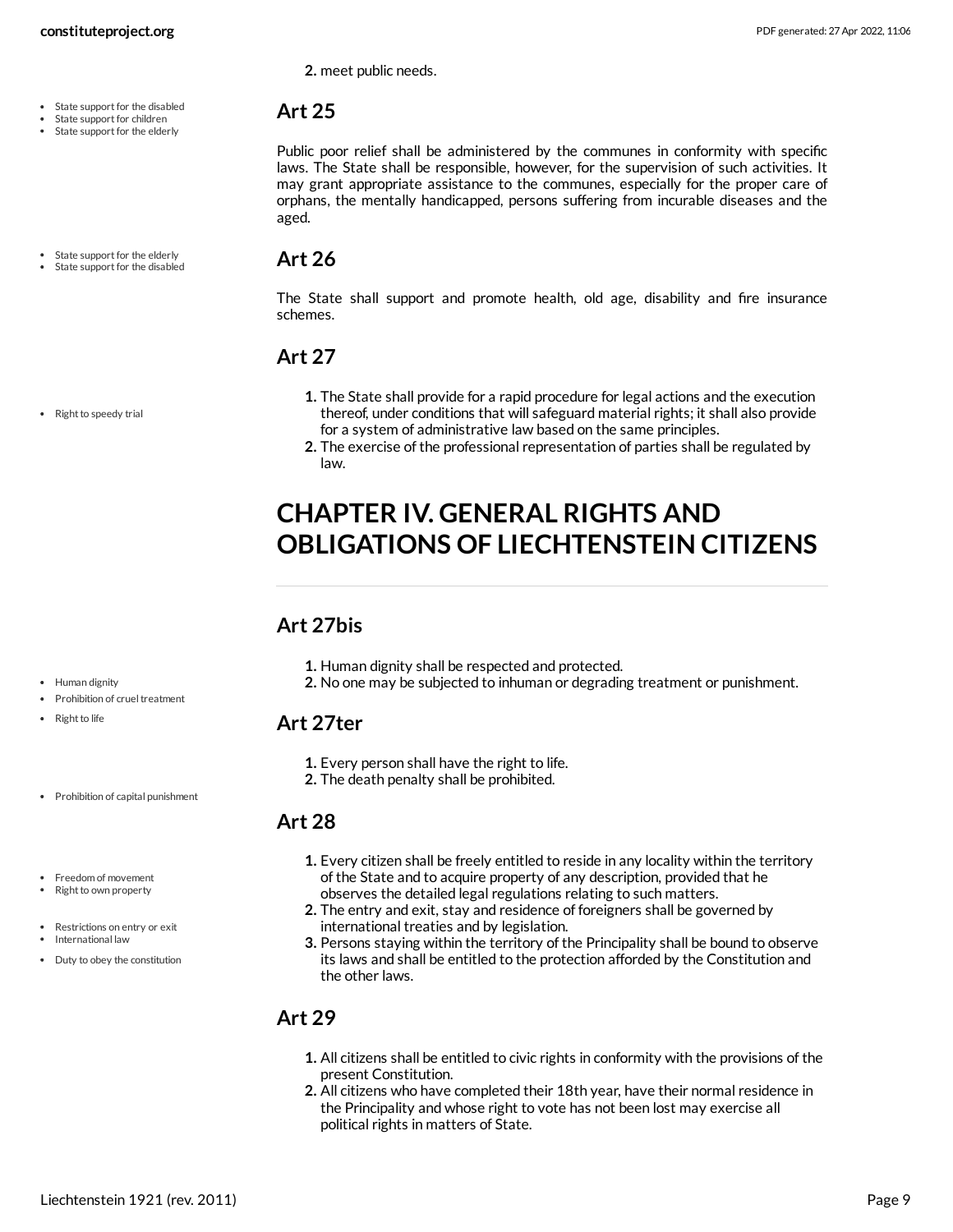- Requirements for naturalization
- Requirements for birthright citizenship
- Conditions for revoking citizenship

<span id="page-9-0"></span>The conditions under which citizenship rights may be acquired or forfeited shall be determined by law.

#### <span id="page-9-1"></span>**Art 31**

- **1.** All citizens shall be equal before the law. The public offices shall be equally open to them, subject to observance of the legal regulations.
- **2.** There shall be equality of rights between the sexes.
- **3.** The rights of aliens shall be determined in the first instance by treaties, or, in the absence of such, on the basis of reciprocity.

#### <span id="page-9-2"></span>**Art 32**

- **1.** Personal liberty, the immunity of the home and the inviolability of letters and written matter are guaranteed.
- **2.** Except in the cases specified in law and in the manner thus prescribed, no person may be arrested or detained in custody, no houses or persons may be searched and no letters or written matter may be examined or seized.
- **3.** Persons arrested unlawfully or when demonstrably innocent and those proved innocent after conviction shall be entitled to full compensation from the State as determined by the courts. Whether and to what extent the State has a right of recourse against third parties in such cases shall be regulated by law.

## <span id="page-9-3"></span>**Art 33**

- **1.** Nobody may be deprived of his proper judge; special tribunals may not be instituted.
- **2.** Nobody may be threatened with or subjected to penalties other than those provided by the law.
- **3.** Accused persons shall have the right of defence in all penal proceedings.

#### <span id="page-9-4"></span>**Art 34**

- **1.** The inviolability of private property is guaranteed; confiscation may only take place in such cases as determined by law.
- **2.** Copyright shall be regulated by law.

#### <span id="page-9-5"></span>**Art 35**

- **1.** Where necessary in the public interest, property of any kind may be compulsorily assigned or subjected to an encumbrance, against appropriate compensation, the amount of which in cases of dispute shall be determined by the courts.
- **2.** The procedure for expropriation shall be regulated by law.

#### <span id="page-9-6"></span>**Art 36**

Trade and industry shall be free within the limits prescribed by law; the extent to which exclusive commercial and industrial privileges may be admissible for specified periods of time shall be regulated by law.

#### • Freedom of religion

- Freedom of opinion/thought/conscience
- Official religion
- <span id="page-9-7"></span>**Art 37**
	- **1.** Freedom of belief and conscience are guaranteed for all persons.
	- **2.** The Roman Catholic Church is the State Church and as such enjoys the full protection of the State; other confessions shall be entitled to practise their
- General guarantee of equality
- Equality regardless of gender
- International law

• Right to privacy

- $\bullet$ Principle of no punishment without law
- Protection from unjustified restraint
- Right to privacy
- Regulation of evidence collection • Protection from false imprisonment

- $\bullet$  Principle of no punishment without law
- Right to counsel
- Protection from expropriation
- Right to own property • Provisions for intellectual property
- Protection from expropriation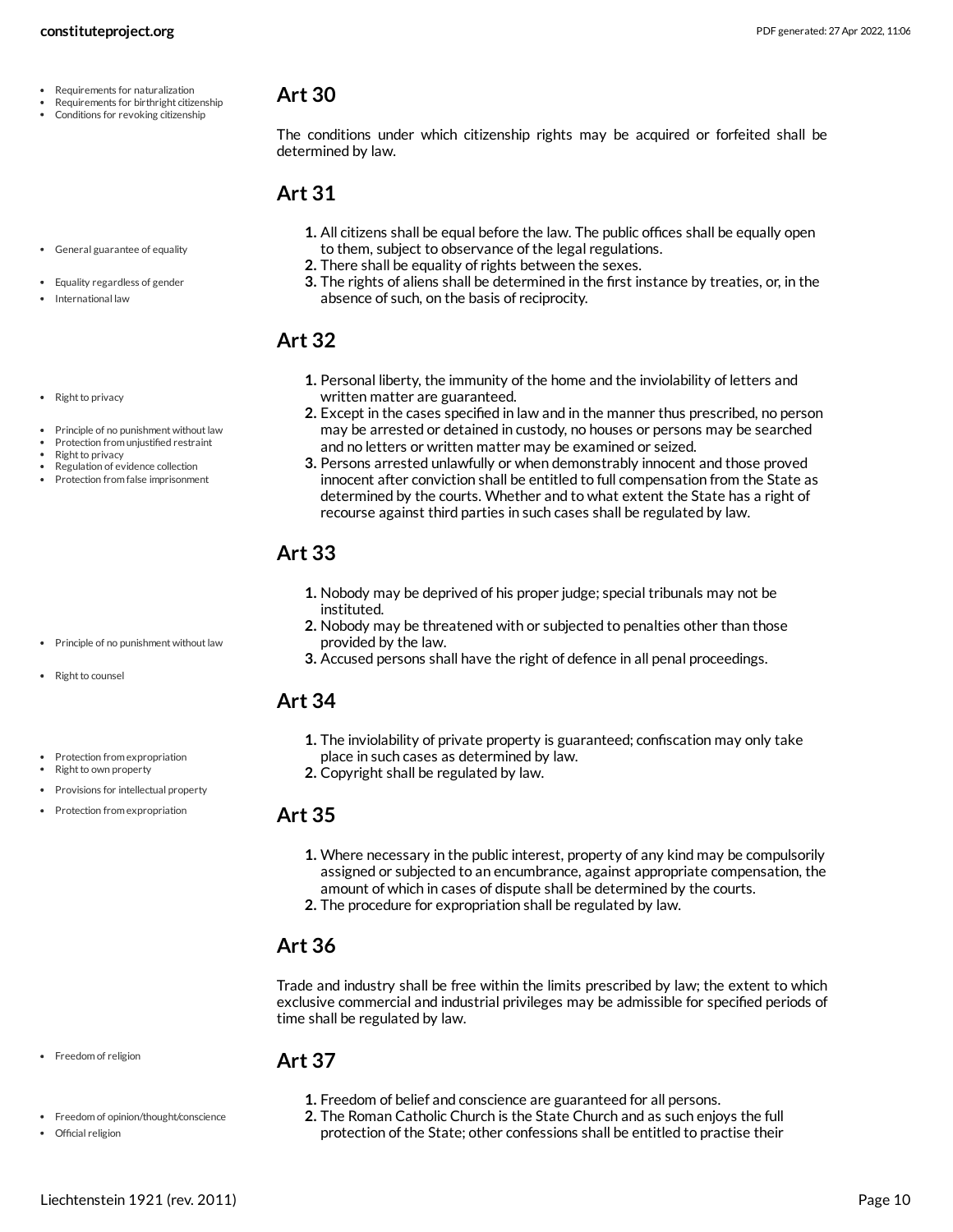**2.** creeds and to hold religious services to the extent consistent with morality and public order.

#### <span id="page-10-0"></span>**Art 38**

The right of ownership and all other proprietary rights of ecclesiastical communities and religious associations in respect of their institutions, foundations and other possessions devoted to worship, education and charity are guaranteed. The administration of Church property in the parishes shall be regulated by a special law; the assent of the Church authorities shall be sought before the said law is promulgated.

#### Equality regardless of religion

<span id="page-10-1"></span>**Art 39**

The enjoyment of civil and political rights shall not be dependent on religious belief nor may the latter constitute a ground for any dereliction of civil obligations.

#### <span id="page-10-2"></span>**Art 40**

Every person shall be entitled to freely express his opinion and to communicate his ideas by word of mouth or in writing, print or pictures within the limits of the law and morality; no censorship may be exercised except in respect of public performances and exhibitions.

#### <span id="page-10-3"></span>**Art 41**

The right of free association and assembly is guaranteed within the limits prescribed by law.

#### <span id="page-10-4"></span>**Art 42**

The right to petition Parliament and the National Committee is guaranteed; not only individuals whose rights or interests are affected but also communes and corporations are entitled to have their wishes and requests brought before Parliament by a member of that body.

#### <span id="page-10-5"></span>**Art 43**

The right of complaint is guaranteed. Any citizen shall be entitled to lodge a complaint regarding any action or procedure on the part of a public authority which is contrary to the Constitution, the law or the official regulations and detrimental to his rights or interests. Such complaint shall be addressed to that authority which is immediately superior to the authority concerned and may, if necessary, be pursued to the highest authority, except when the right of recourse may be barred by a legal restriction. If a complaint thus submitted is rejected by the superior authority, the latter shall be bound to declare to the complaining party the reasons for its decision.

#### <span id="page-10-6"></span>**Art 44**

- **1.** Every man fit to bear arms shall be liable, up to the completion of his 60th year, to serve in the defence of his country in the event of emergency.
- **2.** Apart from this contingency, no armed units may be organised or maintained, except so far as may be necessary for the provision of the police service and the preservation of internal order. Detailed regulations regarding this matter shall be laid down by law.

#### • Freedom of association • Freedom of assembly

Freedom of press Freedom of expression

• Right of petition

• Right of petition

Ultra-vires administrative actions

• Duty to serve in the military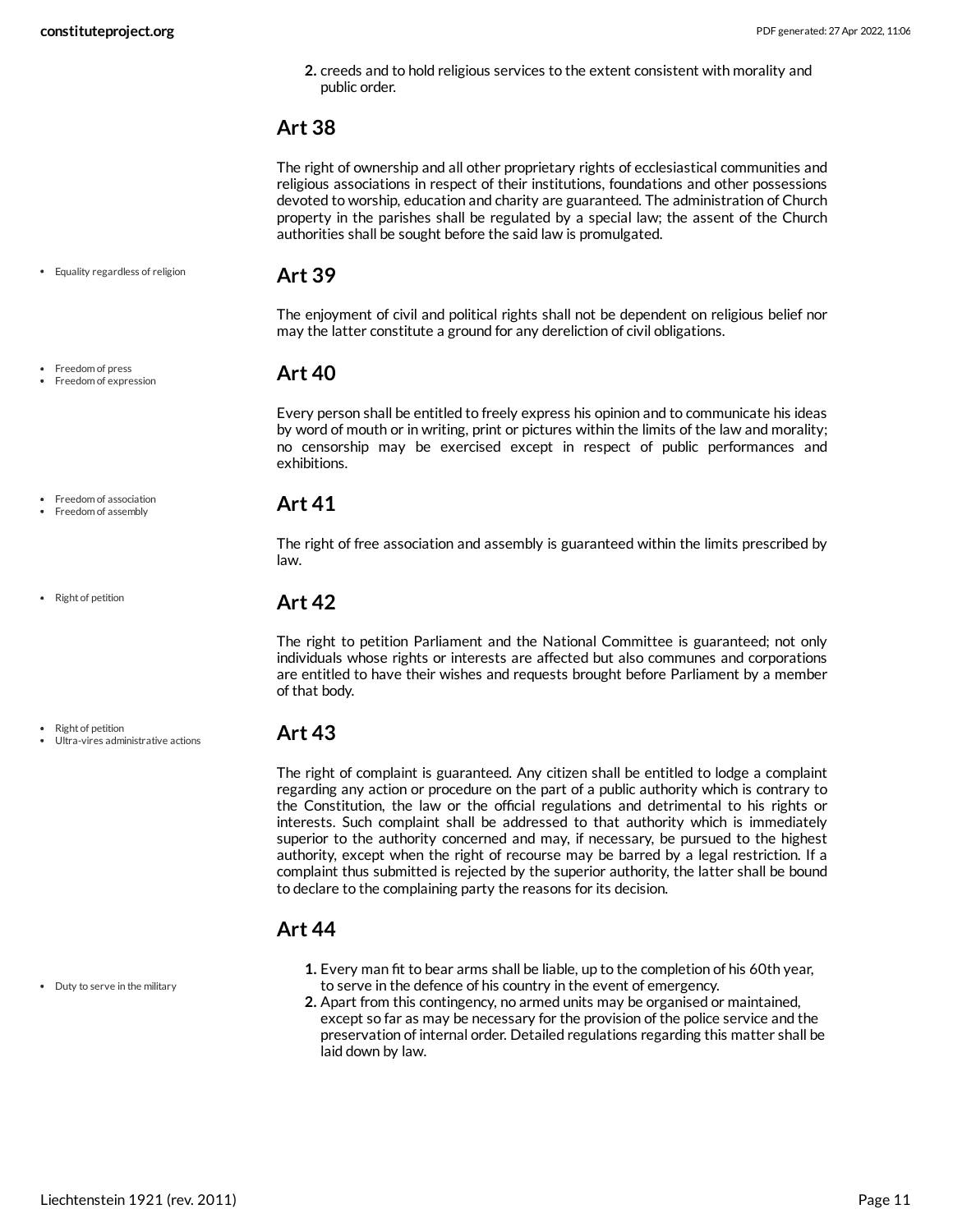# <span id="page-11-0"></span>**CHAPTER V. Parliament**

• Structure of legislative chamber(s)

#### <span id="page-11-1"></span>**Art 45**

- **1.** Parliament is the legal organ representing all the citizens of the Principality and as such has the duty of safeguarding and vindicating the rights and interest of the People in relation to the Government in conformity with the provisions of the present Constitution and also of promoting as far as possible the welfare of the Princely House and of the country while faithfully adhering to the principles laid down in this Constitution.
- **2.** The rights appertaining to Parliament may only be exercised in the lawfully constituted assembly of that body.

#### <span id="page-11-2"></span>**Art 46**

- Secret ballot
- Claim of universal suffrage
- Size of first chamber

• First chamber selection

- Head of government's role in the legislature
- Eligibility for cabinet
- Outside professions of legislators
- **1.** Parliament shall consist of 25 Representatives who shall be elected by the People by universal, equal, secret and direct suffrage according to the system of proportional representation. The Upper Country (Oberland) and the Lower Country (Unterland) shall each form a constituency. Of the 25 Representatives, 15 shall be elected by the Upper Country and 10 by the Lower Country.
- **2.** In addition to the 25 Representatives, substitutes shall be elected in each constituency. For each three Representatives in a constituency, each electoral group shall have one substitute but if an electoral group has obtained one mandate it shall have at least one substitute.
- **3.** Mandates shall be distributed among electoral groups which have obtained at least eight percent of the valid votes cast in the country as a whole.
- **4.** The members of the Government and the Courts may not be members of Parliament at the same time.
- **5.** Detailed regulations regarding the conduct of the elections shall be laid down in a special law.

### <span id="page-11-3"></span>**Art 47**

- **1.** The Representatives shall be elected for four years, provided that the regular elections shall be held in the February or March of the year when the fourth year of their mandate ends. Representatives shall be eligible for reelection.
- **2.** Annulled

#### <span id="page-11-4"></span>**Art 48**

- **1.** The Prince Regnant has the right, subject to the exception laid down in the following Paragraph, to convene Parliament, to close it, and, on warrantable grounds, which must on each occasion be communicated to the assembled Parliament, to prorogue it for three months or to dissolve it. The prorogation, closing or dissolution of Parliament may only be proclaimed before the assembled Parliament.
- **2.** In pursuance of a substantiated written request submitted by not less than 1,000 citizens entitled to vote or of a resolution adopted by the communal assemblies of not less than three communes, Parliament must be convened.
- **3.** Subject to the same conditions as in the preceding Paragraph, 1,500 citizens entitled to vote or four communes which have adopted resolutions to that effect at their communal assemblies may demand a referendum with regard to the dissolution of Parliament.

Scheduling of elections Term length for first chamber

Dismissal of the legislature

- Municipal government Extraordinary legislative sessions
- 
- Municipal government Referenda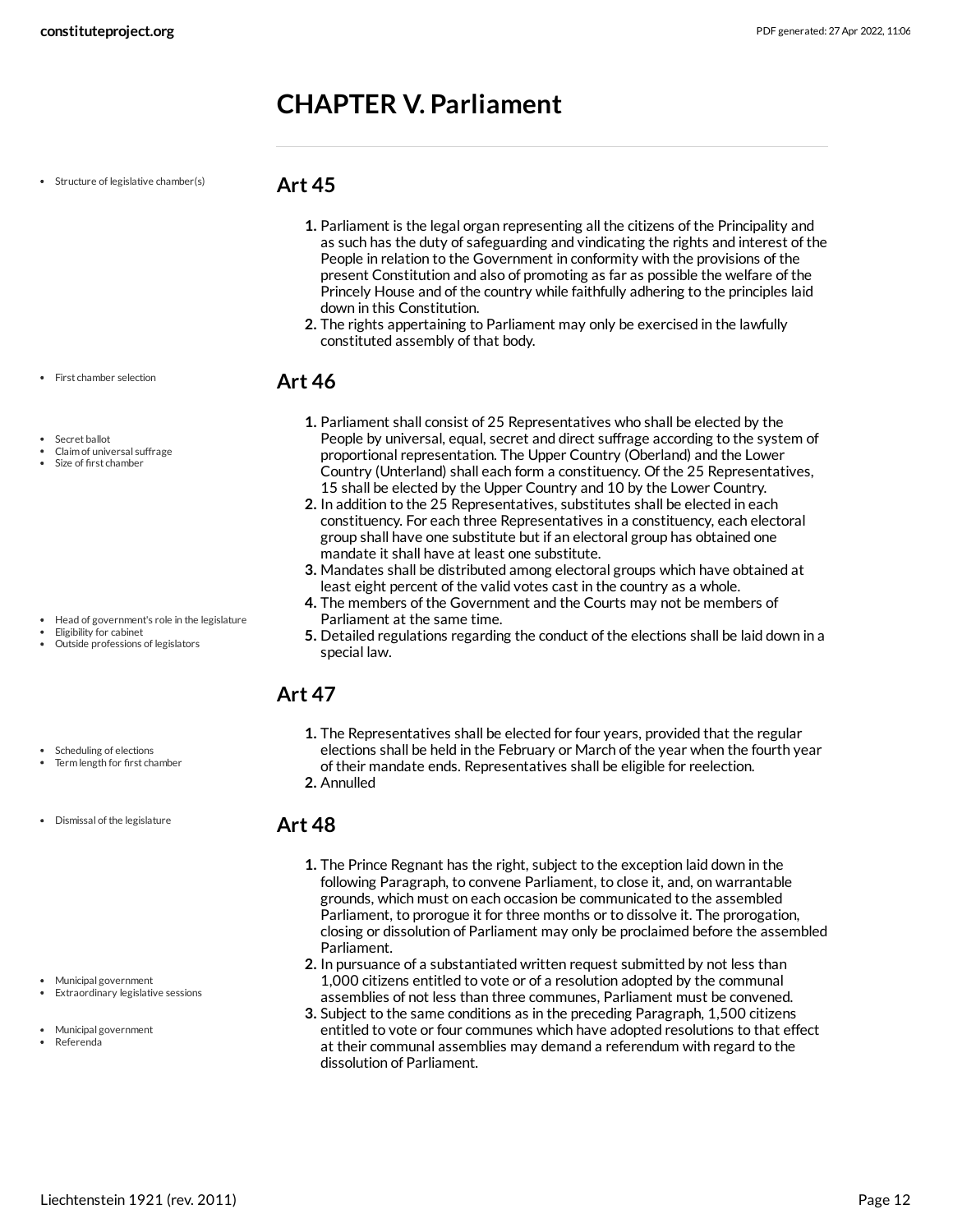• Scheduling of elections

Oaths to abide by constitution Extraordinary legislative sessions

Leader of first chamber

#### <span id="page-12-0"></span>**Art 49**

- **1.** The regular convocation of Parliament shall be issued at the beginning of every year in the form of a Princely edict, indicating the place, day and hour of the assembly.
- **2.** The sessions of Parliament during the course of the year shall be decreed by its President.
- **3.** When a period of prorogation has expired, a fresh summons convening Parliament shall be issued within one month in the form of a Princely edict.
- **4.** Should a Representative be prevented from attending one or several consecutive sittings, a substitute from his electoral group shall sit and vote in his place.

#### <span id="page-12-1"></span>**Art 50**

Should Parliament be dissolved, new elections must take place within six weeks. The newly elected Representatives shall then be summoned to meet within fourteen days.

#### <span id="page-12-2"></span>**Art 51**

- **1.** In the case of an accession to the Throne, Parliament shall be convened to an extraordinary session within 30 days for the purpose of receiving the declaration of the Prince Regnant as provided for in Art. 13 and of taking the oath of allegiance.
- **2.** If Parliament has already been dissolved, the new elections shall be expedited so that it may be convened at the latest on the fortieth day after the accession of the new sovereign.

#### <span id="page-12-3"></span>**Art 52**

**1.** At its first regularly convened sitting, Parliament shall proceed, under the chairmanship of its oldest member, to the election of a President and a Vice-President from among its members to direct its business for the current year. **2.** Annulled

#### <span id="page-12-4"></span>**Art 53**

The Representatives shall be bound to attend in person at the seat of the Government in compliance with the notice of convocation. If a Representative is impeded from attending, he must, on receiving the first notice of convocation, promptly notify the Government and subsequently the President, stating the reasons preventing his attendance. If the impediment is of a permanent nature, a by-election shall be held, if the Representative cannot be replaced by the substitution system.

- Oaths to abide by constitution
- God or other deities
- <span id="page-12-5"></span>**Art 54**
	- **1.** Parliament shall be opened with due solemnity by the Prince Regnant, in person or by his proxy. All the new members shall swear the following oath to the Prince Regnant or his proxy:

"I hereby swear to observe the State Constitution and the existing laws and to promote in Parliament the welfare of the country, without any ulterior motives, to the best of my ability and conscience. So help me God."

**2.** Subsequent members of Parliament shall take this oath before the President.

#### <span id="page-12-6"></span>**Art 55**

Parliament shall be closed by the Prince Regnant, in person or by his proxy.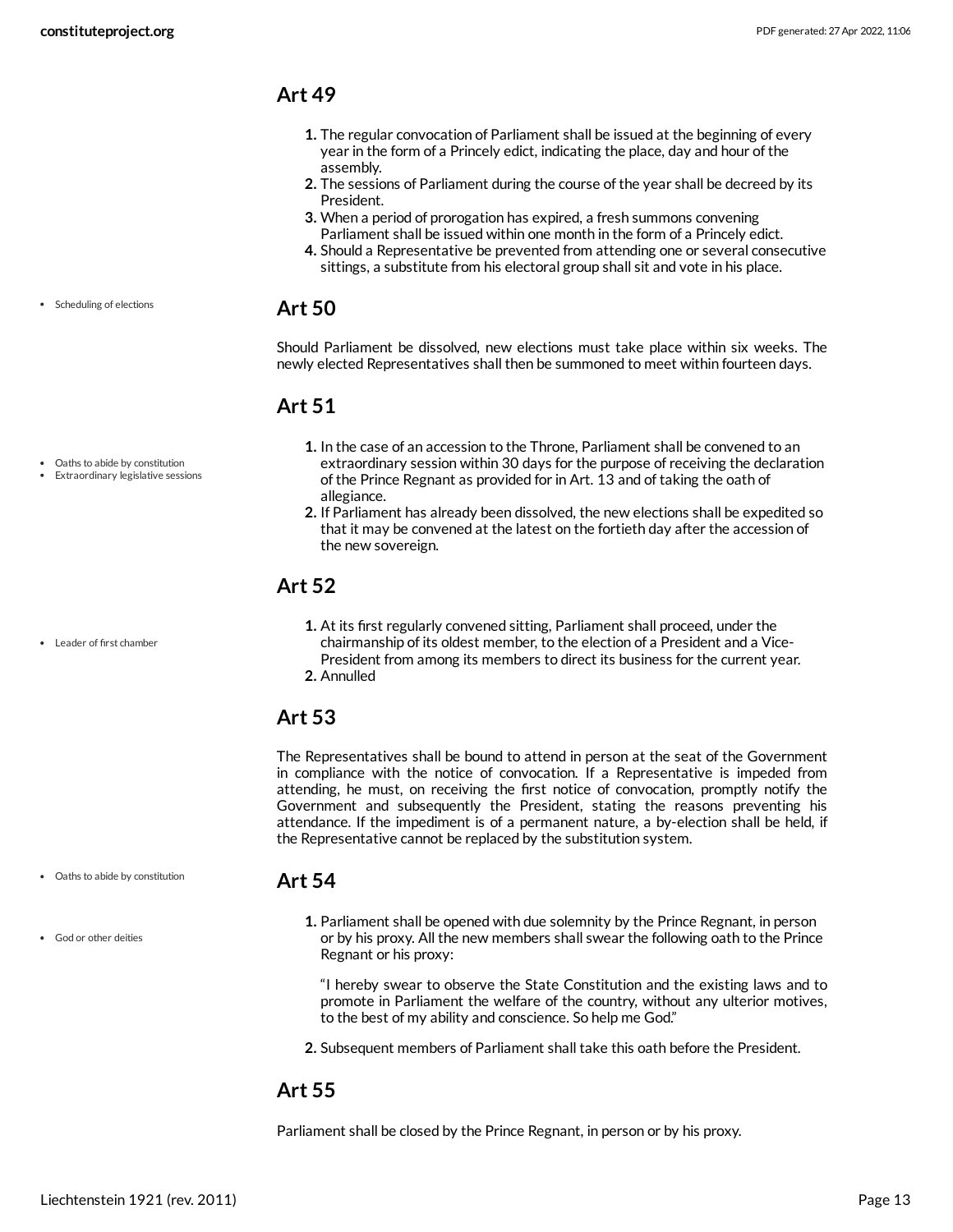• Immunity of legislators

• Standing committees

Legislative committees • Immunity of legislators

#### <span id="page-13-0"></span>**Art 56**

- **1.** No Representative may be arrested while Parliament is in session without the assent of that body unless he is apprehended in flagrante delicto.
- **2.** In the latter case, the arrest and the grounds therefore must be notified forthwith to Parliament, which shall decide whether the arrest is to be sustained. All papers relating to the case must be placed immediately at the disposal of Parliament if it so requests.
- **3.** If a Representative is arrested at a time when Parliament is not in session, the National Committee must be notified forthwith, and informed at the same time of the grounds for the arrest.

#### <span id="page-13-1"></span>**Art 57**

- **1.** The members of Parliament shall vote solely according to their oath and their convictions. They shall never be made to answer for their votes; for their utterances at sittings of Parliament or its committees, they shall be responsible to Parliament alone and can never be sued before a court of justice in respect thereof.
- **2.** The exercise of disciplinary powers shall be regulated by rules of procedure to be issued hereafter.

**1.** For a decision of Parliament to be valid, at least two-thirds of the statutory number of Representatives must be present and it must be adopted by an absolute majority of the members present, except as may otherwise be provided in the present Constitution or in the rules of procedure. The same rules shall

apply to elections which Parliament has to undertake.

## <span id="page-13-2"></span>**Art 58**

- Quorum for legislative sessions
- Constitutional court powers

#### <span id="page-13-3"></span>**Art 59**

the first round.

**1.** Complaints relating to elections shall be referred to the Constitutional Court.

**2.** In the event of an equal division of votes, the President shall have the casting vote: for an election, after the third round of voting and in all other cases after

**2.** Parliament shall adjudicate on the validity of the election of its members and of the election as such on the basis of the election records and, if applicable, of the decision of the Constitutional Court (validation procedure)

#### <span id="page-13-4"></span>**Art 60**

Parliament shall adopt its rules of procedure by a resolution and with due regard to the provisions of the present Constitution.

Compensation of legislators

#### <span id="page-13-5"></span>**Art 61**

Representatives shall receive from the State Treasury a daily allowance and travel expenses as prescribed by law.

#### <span id="page-13-6"></span>**Art 62**

<span id="page-13-7"></span>In particular, the following matters shall fall within the sphere of activity of Parliament:

**a.** participation in the work of legislation in accordance with the Constitution;

**b.** participation in the conclusion of treaties (Art. 8);

• International law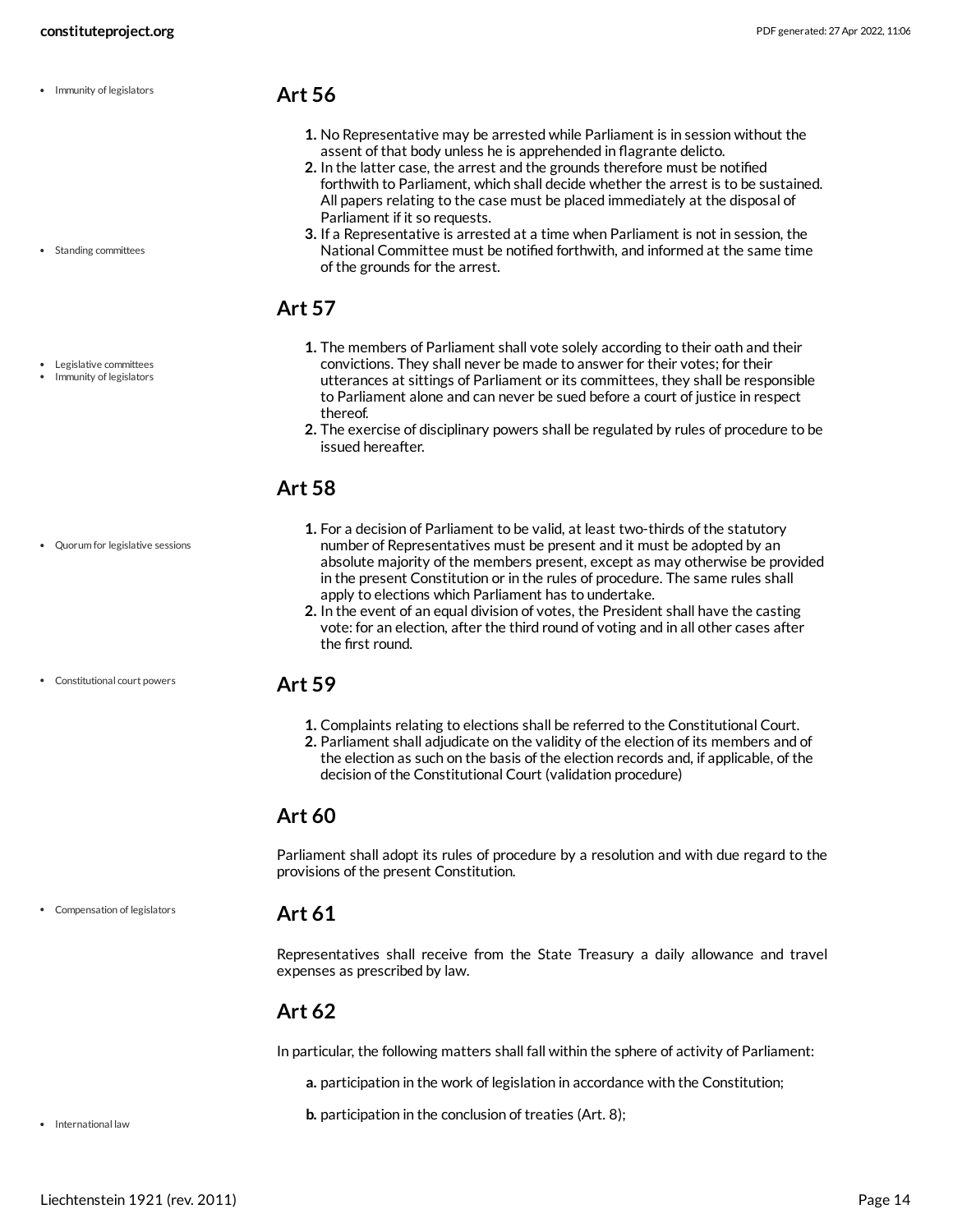- **c.** the establishment of the annual budget and the authorization of taxes and other public dues;
- **d.** resolution on credits, loans and securities chargeable to the State and on the acquisition and alienation of landed property belonging to the administrative and financial assets of the State, subject to articles 63ter and 93;
- **e.** the resolution on the annual report furnished annually by the Government on the whole of the State administration;
- **f.** the submission of suggestions and complaints and the exercise of control with regard to the State administration as a whole (Art. 63);
- **g.** the impeachment of members of the Government before the Constitutional Court for breaches of the Constitution or of other laws;
- **h.** the passing of a resolution on a vote of no confidence in the Government or one of its members.

- <span id="page-14-0"></span>**1.** Parliament shall have the right of control over the whole of the State administration, including the administration of justice. It shall exercise this right inter alia through an audit committee which it shall elect. Its right of control extends neither to the judgments of the courts nor to the functions assigned to the Prince.
- **2.** Parliament may at any time bring defects or abuses which it has observed in the State administration directly to the notice of the Prince Regnant or the Government by the submission of memorials or complaints and to request their redress. The results of the enquiry instituted in respect of such matters and the measures ordered in consequence shall be communicated to Parliament.
- **3.** Annulled
- **4.** The representative of the Government must be given a hearing and shall be bound to answer interpellations addressed to him by members of Parliament.

#### <span id="page-14-1"></span>**Art 63bis**

Parliament has the right to appoint investigational committees. It is obliged to do so when at least one quarter of the number of Representatives fixed by law requests this.

#### <span id="page-14-2"></span>**Art 63ter**

<span id="page-14-3"></span>**Art 64**

Parliament shall appoint a finance committee to which the passing of resolutions on the acquisition and alienation of landed property belonging to the administrative and financial assets as well as participation in the administration of the financial assets may also be transferred by law.

- Legislative initiatives by citizens
- Initiation of general legislation
- Initiation of general legislation
- **1.** The right of initiative with regard to legislation, that is to say, the right of introducing bills, shall appertain to:
	- **a.** the Prince Regnant, in the form of Government bills;
	- **b.** Parliament itself;
	- **c.** citizens with the right to vote, subject to the following provisions.
- **2.** If not less than 1,000 citizens entitled to vote, whose signatures and qualification to vote are duly certified by the authorities of the commune in which they reside, submit a petition in writing or if at least three communes do so in the form of resolutions of the communal assembly in similar terms requesting the enactment, amendment or revocation of a law, such petition must he debated at the next session of Parliament.
- **3.** If a petition from one of the organs referred to under a) to c) above concerns the enactment of a law which has not already been provided for in the present Constitution and the adoption of which would involve public expenditure,

#### Constitutional court powers

- Head of government removal
- **\*** Cabinet removal
- Head of government removal
- Legislative oversight of the executive
- Legislative committees

- Legislative oversight of the executive Legislative committees
- 
- Legislative committees
	-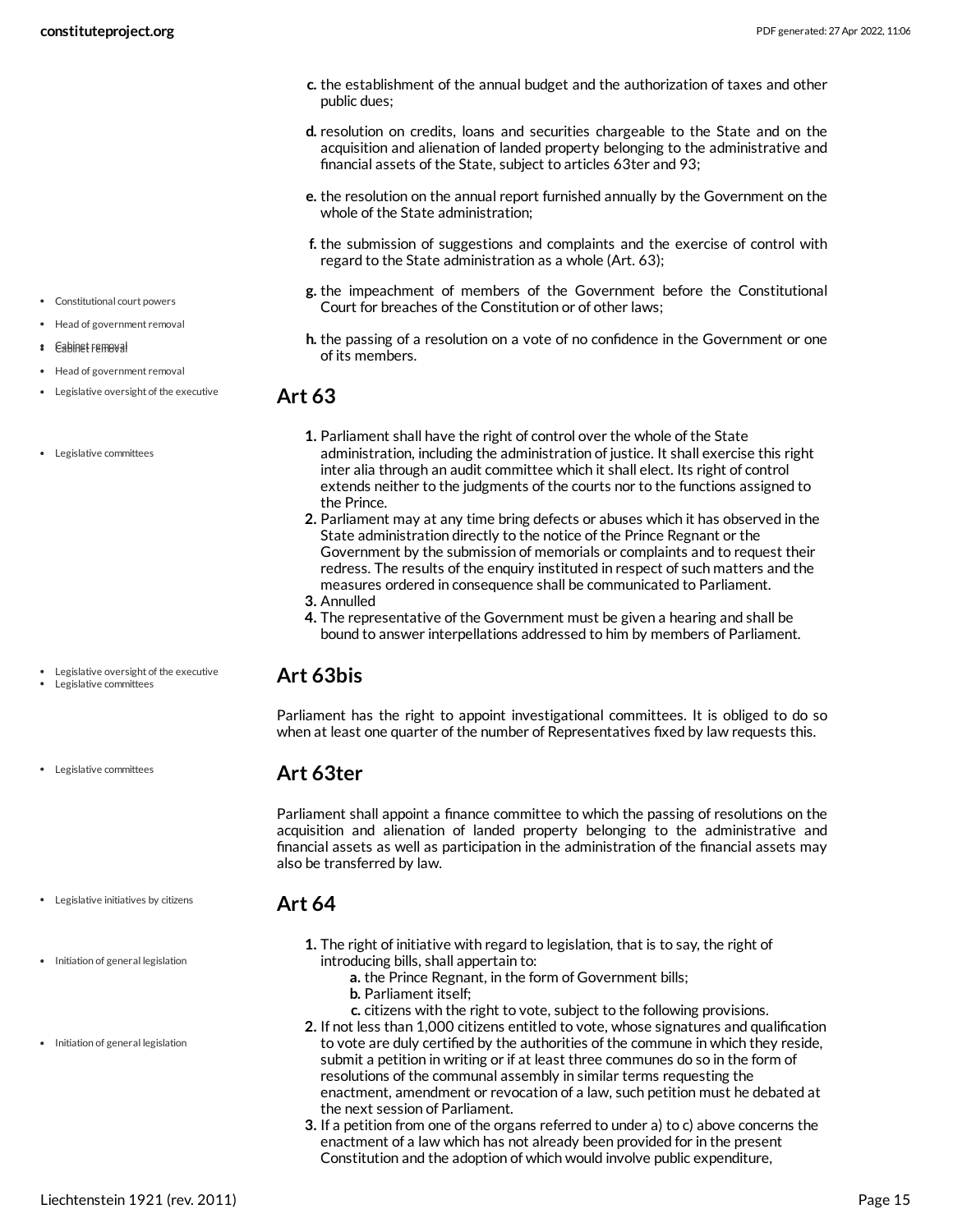Constitution amendment procedure

- **3.** whether in a single sum not provided for in the Finance Bill or in payments extending over a longer period, such petition shall only be discussed by Parliament if it is accompanied by proposals for providing the necessary funds.
- **4.** A petition submitted under the right of initiative and concerning the Constitution may only be brought by not less than 1,500 citizens entitled to vote or by at least four communes.
- **5.** Further detailed regulations regarding this popular initiative shall be laid down in a law.

## <span id="page-15-0"></span>**Art 65**

- **1.** Without the participation of Parliament, no law may be issued, amended, or declared to be in force. For a law to become valid, it must in every case receive the assent of Parliament and be sanctioned by the Prince Regnant, countersigned by the responsible Head of the Government or his deputy and promulgated in the National Legal Gazette (Landesgesetzblatt). If the Prince does not give his assent within six months, it shall be deemed to have been refused.
	- **2.** In addition, a popular vote (referendum) shall be held under the conditions set forth in the following Article.

### <span id="page-15-1"></span>**Art 66**

- **1.** Every law passed by Parliament that it does not declare to be urgent and every financial resolution that it does not declare to be urgent and that results in a new nonrecurrent expenditure of at least 500,000 francs or a new annually recurrent expenditure of 250,000 francs shall be subject to a popular vote if Parliament so decides or if at least 1,000 Liechtenstein citizens eligible to vote or at least three municipalities submit a request to that effect, in the manner provided for in article 64, within 30 days of the official announcement of the resolution of Parliament.
- **2.** If the issue affects the Constitution as a whole or in part, the demand for a referendum must be made by not less than 1,500 citizens with the right to vote or by not less than four communes.
- **3.** Parliament is authorized to call for a referendum on the adoption of any of the principles embodied in a proposed law.
- **4.** The referendum shall be held by communes; the acceptance or rejection of the resolution on the enactment of the law shall be decided by an absolute majority of the valid votes recorded in the whole of the country.
- **5.** Resolutions on the enactment of laws subject to a referendum shall not be submitted to the Prince Regnant for sanction until the referendum has been held or until the statutory period of thirty days within which a petition for a referendum may be submitted has expired without any such action.
- **6.** If Parliament rejects a bill drawn up in due form and accompanied if necessary by proposals for providing the necessary funds and which has been submitted to it through the procedure of the popular initiative (Art. 64 Para. 1 lit. c), the said bill shall be submitted to a referendum. The acceptance of the bill by the citizens entitled to vote shall then have the same force as a resolution of Parliament otherwise necessary for the adoption of a law.
- **7.** Further detailed regulations regarding the referendum shall be issued in the form of a law.

## <span id="page-15-2"></span>**Art 66bis**

- **1.** Any resolution of Parliament concerning assent to a treaty (Art. 8) must be submitted to a referendum if Parliament so decides or if not less than 1,500 citizens with the right to vote or not less than four communes submit a petition to that effect, according to the procedure prescribed in Art. 64, within 30 days of the official publication of the resolution of Parliament.
- **2.** In the referendum, the acceptance or rejection of the resolution by Parliament shall be decided by an absolute majority of the valid votes recorded in the whole of the country.
- **3.** Further detailed regulations regarding the referendum shall be issued in the form of a law.
- Veto override procedure Approval or veto of general legislation
- Referenda
- Referenda

Constitution amendment procedure

- International law
- Treaty ratification
- Referenda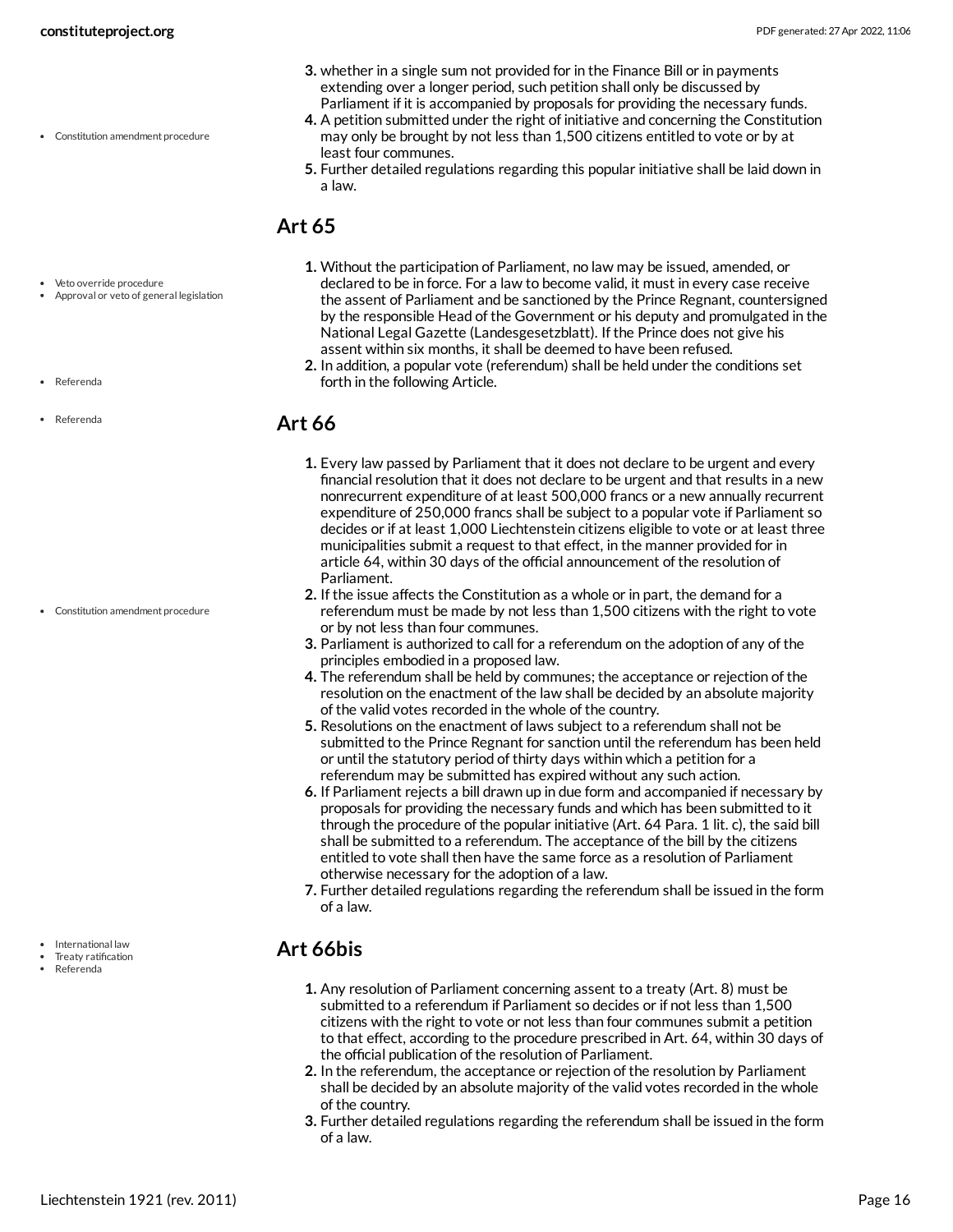• International organizations Treaty ratification • International law

• Regional group(s)

#### <span id="page-16-0"></span>**Art 67**

- **1.** Unless it contains any other stipulation, a law shall come into force on the expiry of eight days after the date of its publication in the National Legal Gazette.
- **2.** The manner and extent of the promulgation of laws, finance resolutions, treaties, regulations, resolutions of international organizations and of the law applicable by reason of international treaties shall be regulated by law. For the law applicable in Liechtenstein by reason of international treaties, a publication may be arranged in a simplified form, in particular as a reference publication to foreign codes.
- **3.** The legal regulations coming into force in future and applicable to Liechtenstein by reason of the Agreement of 2 May 1992 on the European Economic Area shall be published in an EEA compendium of laws. The manner and extent of the publication in the EEA compendium of laws shall be regulated by law.

### <span id="page-16-1"></span>**Art 68**

- **1.** Without the approval of Parliament, no direct or indirect taxes or any other public dues or general levies, under any designation whatsoever, may be imposed or collected. The fact that this approval has been given must be expressly mentioned in the tax demand notice.
- **2.** The system by which all public taxes and dues are to be apportioned, their incidence on persons and objects, and the manner in which they are to be collected shall also require the approval of Parliament.
- **3.** Taxes and dues shall normally be authorized for the period of one administrative year.

### <span id="page-16-2"></span>**Art 69**

- **1.** With regard to the State administration, the Government shall submit to Parliament for examination and approval preliminary estimates of all expenditures and revenues for the coming administrative year, accompanied by proposals for the taxation which is to be levied.
- **2.** In the first half of each administrative year, the Government shall submit to Parliament an exact statement relating to the preceding administrative year, showing the manner in which revenues approved and collected were applied to the purposes set forth in the preliminary estimates, with the provision, however, that if the latter have been exceeded on justifiable grounds Parliament must give its approval, and that in the absence of justification the Government shall be answerable.
- **3.** Government shall be entitled, subject to the same conditions as above, to incur expenditure of an urgent character not provided for in the estimates.
- **4.** Any savings attained with respect to individual budget items may not be used to cover excess expenditures with respect to other items.

#### <span id="page-16-3"></span>**Art 70**

The Government shall administer the financial assets of the State in accordance with principles which it shall lay down in agreement with Parliament. It shall submit a report to Parliament together with the annual accounts (Art. 69 Para. 2).

• Standing committees

#### Legislative committees

# <span id="page-16-4"></span>**CHAPTER VI. THE NATIONAL COMMITTEE**

#### <span id="page-16-5"></span>**Art 71**

The National Committee (Landesausschuss) shall be constituted to act in place of Parliament for any business which requires the participation of the latter or of its

Budget bills

• Tax bills

Legislative oversight of the executive

Liechtenstein 1921 (rev. 2011) Page 17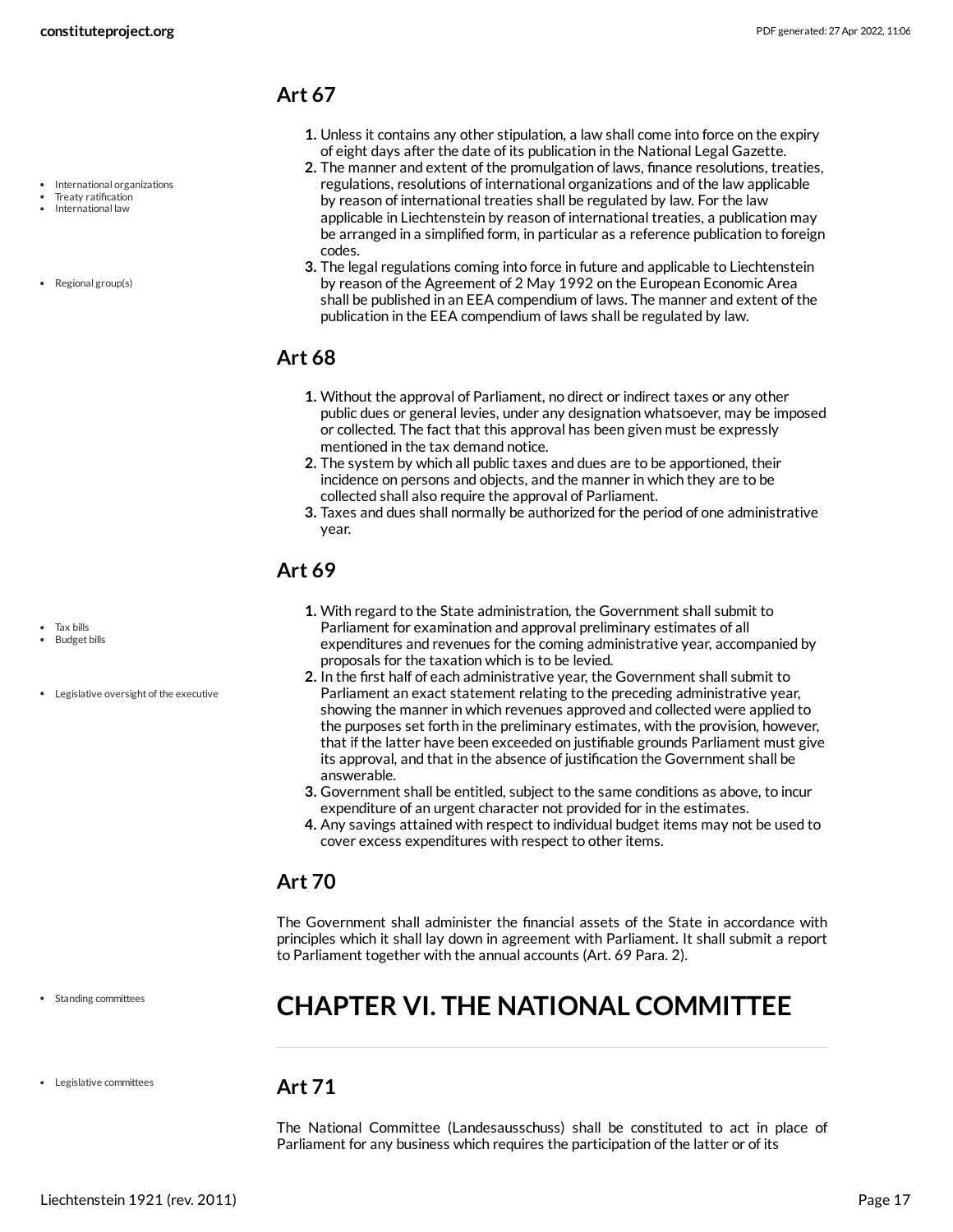committees during the period between the adjournment, closing or dissolution of Parliament and the date of its next meeting, without prejudice, however, to the provisions of Art. 48 to 51 concerning the time limits for the reconvocation of Parliament and for the holding of new elections.

#### <span id="page-17-0"></span>**Art 72**

- **1.** The National Committee shall be composed of the President of Parliament, who shall be represented if unable to attend by his deputy, and of four other members, to be elected by Parliament from its midst, equal consideration being given to the Upper Country (Oberland) and the Lower Country (Unterland).
- **2.** Under all circumstances, Parliament must be enabled to hold this election during the same session at which its prorogation, closing or dissolution is announced.

#### <span id="page-17-1"></span>**Art 73**

The term of office of the National Committee shall expire when Parliament reconvenes.

#### <span id="page-17-2"></span>**Art 74**

The National Committee shall have the following special powers and duties:

- **a.** to ensure that the Constitution is observed, that steps are taken for the execution of the decisions of Parliament, and, if Parliament should have been dissolved or adjourned, that it is reconvened within the prescribed time;
- **b.** to audit the accounts of the State Treasury and to transmit the same to Parliament, together with its report and proposals;
- **c.** to append its signature to acknowledgements in respect of debts and securities made out against the State Treasury in pursuance of a previous resolution of Parliament;
- **d.** to carry out special tasks entrusted to it by Parliament for the preparation of future proceedings of the latter;
- **e.** in urgent cases, to bring matters to the notice of the Prince Regnant or the Government, and to lodge representations, protests or remonstrances in the case of any menace to or violation of constitutional rights;

**f.** should the circumstances require it, to propose the convocation of Parliament.

#### <span id="page-17-3"></span>**Art 75**

The National Committee may not enter into any permanent obligation on behalf of the Principality and shall be responsible to Parliament for its conduct of affairs.

#### <span id="page-17-4"></span>**Art 76**

- **1.** The meetings of the National Committee shall take place as required at the seat of the Government upon convocation by the President.
- **2.** For its decisions to be valid, at least three members must be present.

#### <span id="page-17-5"></span>**Art 77**

During the sessions of the National Committee, its members shall receive the same daily allowance and travel expenses as the members of Parliament.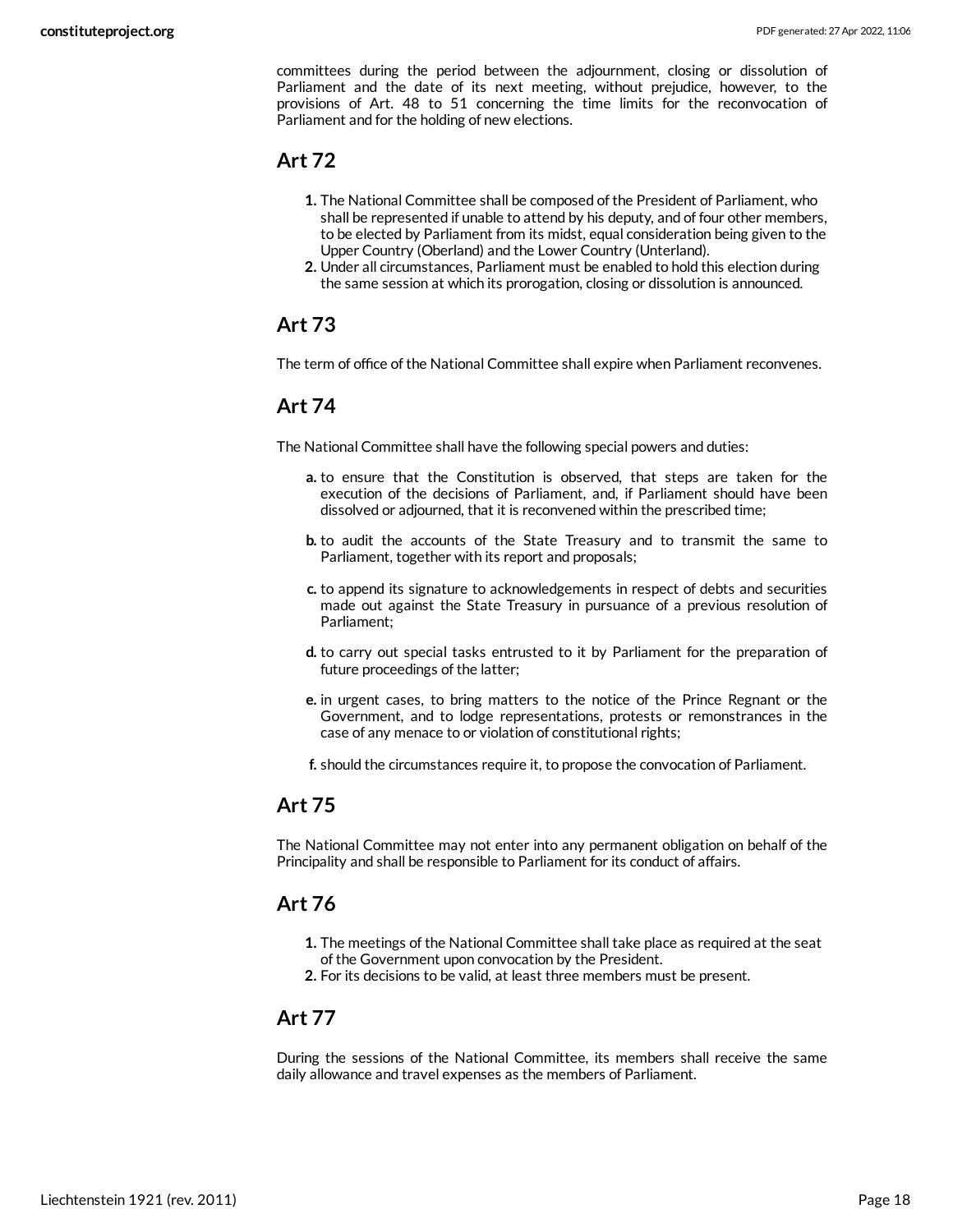# <span id="page-18-0"></span>**CHAPTER VII. THE GOVERNMENT**

#### <span id="page-18-2"></span><span id="page-18-1"></span>**Art 78**

| • Establishment of cabinet/ministers                            | 1. Subject to the following provisions of this Article, the whole of the national<br>administration shall be conducted by the Collegial Government responsible to<br>the Prince Regnant and Parliament in conformity with the provisions of the<br>present Constitution and the other laws.<br>2. To be dealt with independently, specific functions may be transferred by law or by<br>legally binding authorizations to certain officials, government offices or special<br>commissions, subject to recourse to the Collegial Government.<br>3. Special commissions for dealing with complaints may be set up by law to act on<br>behalf of the Collegial Government.<br>4. For the performance of economic, social and cultural obligations, special<br>corporations, institutions and foundations of public law may be established by<br>legislation and placed under the supervision of the Government. |
|-----------------------------------------------------------------|--------------------------------------------------------------------------------------------------------------------------------------------------------------------------------------------------------------------------------------------------------------------------------------------------------------------------------------------------------------------------------------------------------------------------------------------------------------------------------------------------------------------------------------------------------------------------------------------------------------------------------------------------------------------------------------------------------------------------------------------------------------------------------------------------------------------------------------------------------------------------------------------------------------|
| • Establishment of cabinet/ministers                            | <b>Art 79</b>                                                                                                                                                                                                                                                                                                                                                                                                                                                                                                                                                                                                                                                                                                                                                                                                                                                                                                |
|                                                                 | <b>1.</b> The Collegial Government shall consist of the Head of the Government and four                                                                                                                                                                                                                                                                                                                                                                                                                                                                                                                                                                                                                                                                                                                                                                                                                      |
| • Name/structure of executive(s)                                | <b>Government Councillors.</b>                                                                                                                                                                                                                                                                                                                                                                                                                                                                                                                                                                                                                                                                                                                                                                                                                                                                               |
| Cabinet selection                                               | 2. The Head of the Government and the Government Councillors shall be appointed<br>by the Prince Regnant with the concurrence of Parliament and on the proposal of                                                                                                                                                                                                                                                                                                                                                                                                                                                                                                                                                                                                                                                                                                                                           |
| Head of government selection                                    | the latter. A substitute shall be appointed in like manner for the Head of the<br>Government and for each Government Councillor to represent the member of<br>the Government in question who may be prevented from attending the meetings<br>of the Collegial Government.                                                                                                                                                                                                                                                                                                                                                                                                                                                                                                                                                                                                                                    |
|                                                                 | 3. On the proposal of Parliament, one of the Government Councillors shall be                                                                                                                                                                                                                                                                                                                                                                                                                                                                                                                                                                                                                                                                                                                                                                                                                                 |
| • Deputy executive                                              | appointed by the Prince Regnant as the Deputy Head of the Government.                                                                                                                                                                                                                                                                                                                                                                                                                                                                                                                                                                                                                                                                                                                                                                                                                                        |
|                                                                 | 4. The members of the Government must be citizens of Liechtenstein and eligible                                                                                                                                                                                                                                                                                                                                                                                                                                                                                                                                                                                                                                                                                                                                                                                                                              |
| Eligibility for cabinet<br>• Eligibility for head of government | for Parliament.                                                                                                                                                                                                                                                                                                                                                                                                                                                                                                                                                                                                                                                                                                                                                                                                                                                                                              |
|                                                                 | 5. When the Collegial Government is appointed, care must be taken that at least<br>two members are chosen from each of the two regions. Their substitutes must be                                                                                                                                                                                                                                                                                                                                                                                                                                                                                                                                                                                                                                                                                                                                            |
| • Eligibility for cabinet                                       |                                                                                                                                                                                                                                                                                                                                                                                                                                                                                                                                                                                                                                                                                                                                                                                                                                                                                                              |

chosen from the same region.

on Government business unless Art. 80 is applied.

- Eligibility for cabinet Cabinet selection
- $\bullet$  Head of government term length
- Cabinet removal
- Head of government removal
- Head of government replacement
- **1.** If the Government loses the confidence of the Prince Regnant or Parliament, it shall lose its power to exercise its functions. For the period until the new Government takes office, the Prince, by application of the provisions of Art. 79 Paras. 1 and 4, shall appoint an interim Government to carry out the administration of the state (Art. 79 Para. 1). After four months at the latest, the interim Government shall submit to a vote of confidence in Parliament unless the Prince has previously appointed a new Government on Parliament's recommendation (Art. 79 Para. 2).

**6.** The period of office of the Collegial Government shall be four years. Until a new Government is appointed, the previous members shall be responsible for carrying

**2.** If a member of the Government should lose the confidence of the Prince Regnant or Parliament, the decision on whether to allow him or her to continue in office shall be taken by the Prince Regnant in agreement with Parliament. Until the new member is appointed, his official duties shall be performed by his deputy.

#### <span id="page-18-4"></span>**Art 81**

<span id="page-18-3"></span>**Art 80**

For a decision of the Collegial Government to be valid, at least four members must be present and a majority of those members present must vote in favour. In the event of a tie, the chairman has the casting vote. Voting is compulsory.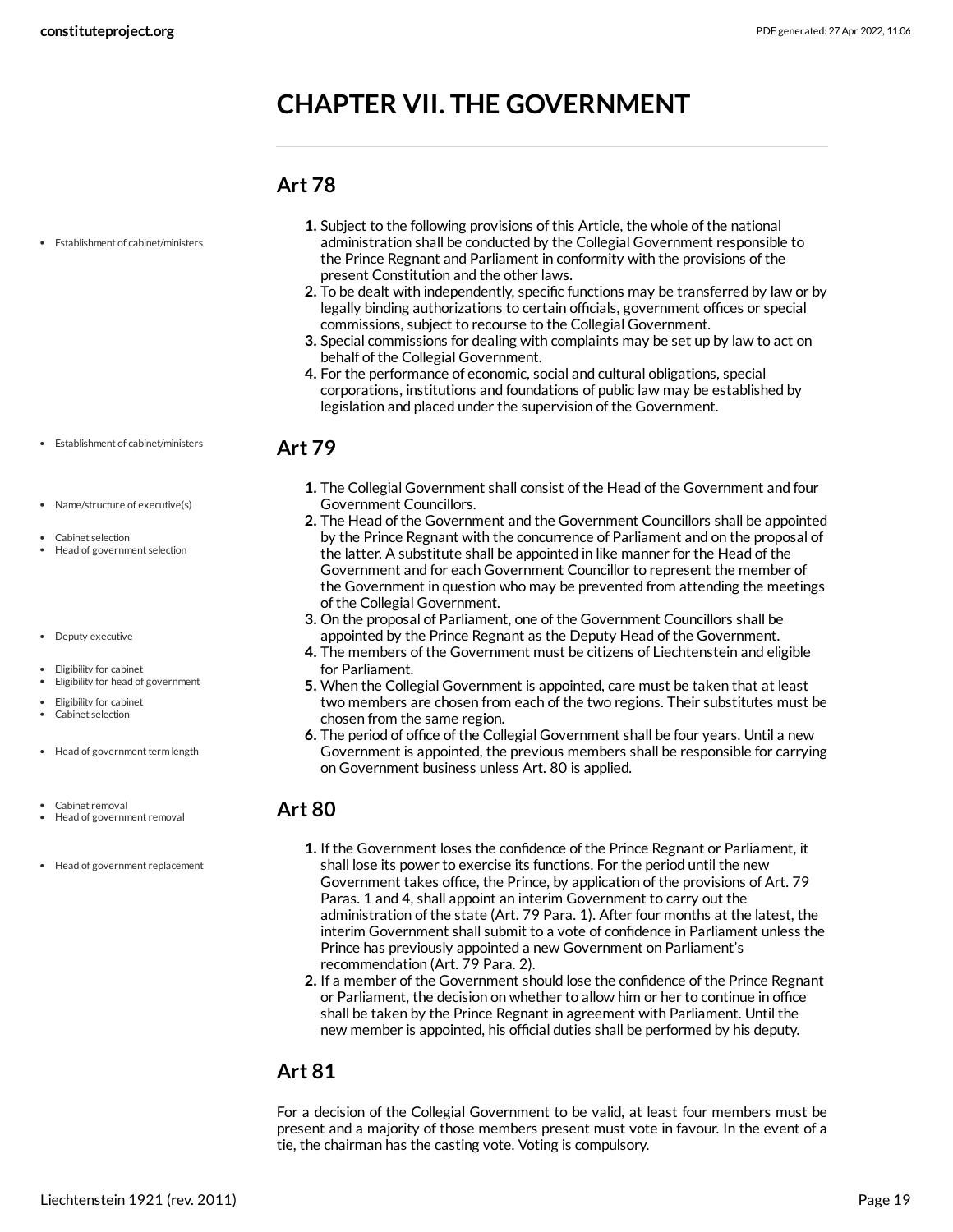<span id="page-19-0"></span>The grounds on which a member of the Government may be debarred from the performance of an official act or invited to abstain therefrom shall be laid down in law.

#### <span id="page-19-1"></span>**Art 83**

Government business shall be dealt with partly on a collegial basis and partly on a departmental basis.

#### <span id="page-19-2"></span>**Art 84**

The Collegial Government shall issue its rules of procedure in the form of a Government regulation.

Head of state decree power Head of government powers

• Deputy executive

#### <span id="page-19-3"></span>**Art 85**

The Head of the Government shall preside at meetings of the Government, deal with business directly entrusted to him by the Prince Regnant, and countersign the laws and any decrees or ordinances issued by the Prince Regnant or a Regent. At public ceremonies he shall be accorded the honours prescribed by the regulations for the Representative of the Prince Regnant.

#### <span id="page-19-4"></span>**Art 86**

- **1.** The Head of the Government shall submit reports by word of mouth or in writing to the Prince Regnant with regard to matters placed under the authority of the Sovereign.
- **2.** The texts of the decisions adopted by the Sovereign on his proposal shall be signed by the Prince Regnant with his own hand and shall also be countersigned by the Head of the Government.

#### <span id="page-19-5"></span>**Art 87**

The Head of the Government shall take his oath of office before the Prince Regnant or the Regent; the other members of the Government and the State officials shall be sworn in by the Head of the Government.

#### <span id="page-19-6"></span>**Art 88**

If the Head of the Government should be prevented from attending to his duties, the Deputy Head of the Government shall take over those functions which, according to the Constitution, expressly appertain to the Head of the Government. If the Deputy Head of the Government should also be prevented, the eldest Government Councillor shall take his place.

Head of government decree power

#### <span id="page-19-7"></span>**Art 89**

The Head of the Government shall sign the decrees and orders issued by the Government in pursuance of its decisions taken in council. He shall further exercise direct supervision over the conduct of business in the Government.

#### <span id="page-19-8"></span>**Art 90**

**1.** All important matters assigned to the Government, especially the settlement of administrative disputes, shall be discussed and decided by the Government in council. Certain less important matters may be assigned by law to the

Liechtenstein 1921 (rev. 2011) Page 20

Powers of cabinet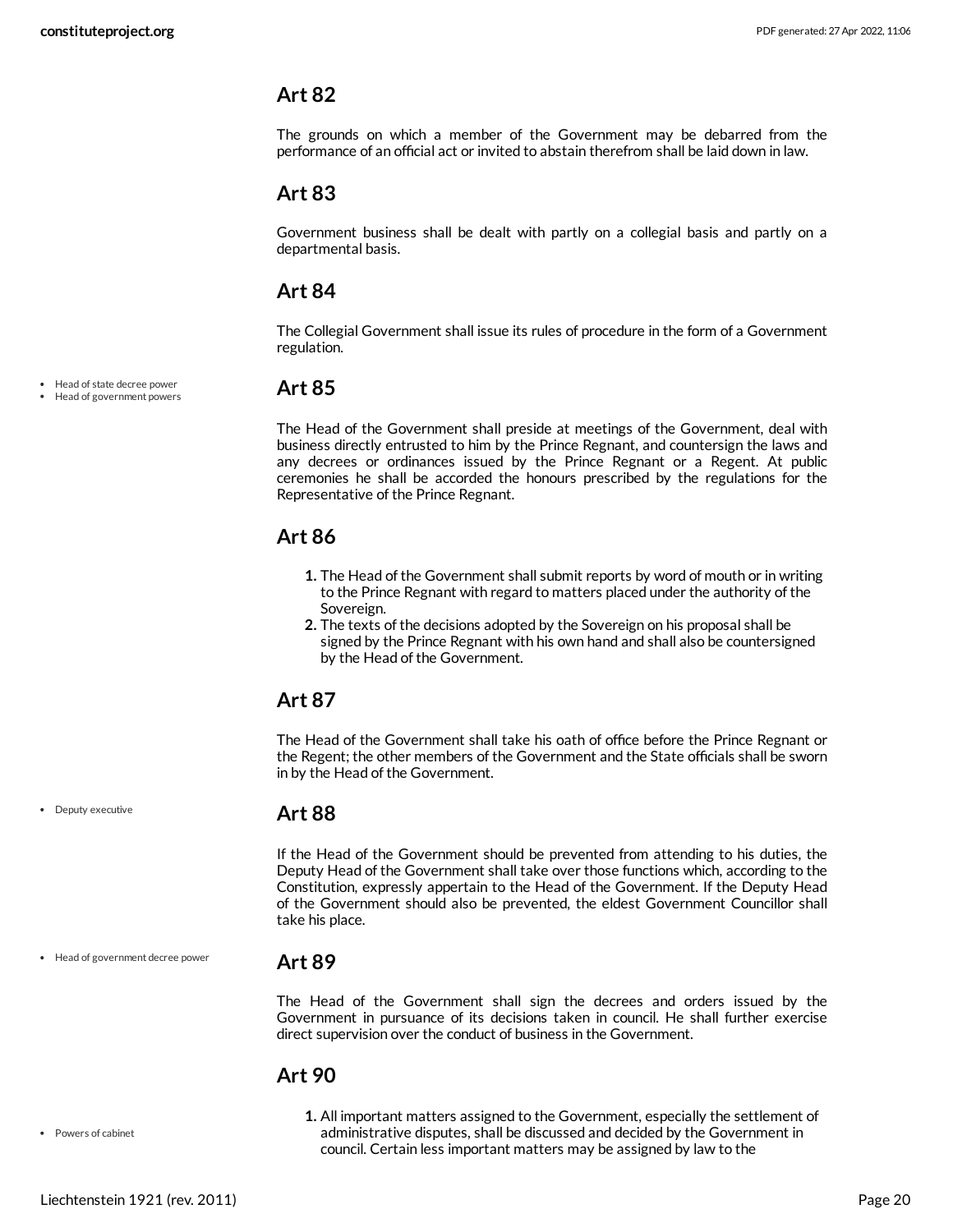- **1.** appropriate members of the Government in accordance with the distribution of Government business to be dealt with independently.
- **2.** Minutes shall be taken at Government meetings by the Government Secretary, or, if he should be prevented, by a substitute to be appointed by the Collegial Government.
- **3.** The Head of the Government is responsible for executing the decisions of the Collegial Government. Only if he is of the opinion that a decision is contrary to existing laws or regulations may he delay its execution. He must, however, immediately notify the Administrative Court of the matter which, without prejudice to the right of appeal of a party involved, shall determine whether the decision shall be implemented or not.

<span id="page-20-0"></span>At the beginning of each period of office, the Collegial Government shall distribute its business between the Head of the Government and the Government Councillors to prepare the matters to be determined in council and to deal with that business which by law may be treated independently. A system of mutual deputizing shall be arranged for cases of indisposition.

#### <span id="page-20-1"></span>**Art 92**

- **1.** The Government shall be responsible for the execution of all laws and of all such tasks as may be lawfully entrusted to it by the Prince Regnant or Parliament. To give effect to the laws, it shall issue the necessary implementation regulations which must, however, remain within the limits of the said laws.
- **2.** To give effect to the laws and directly applicable treaties, it shall issue the necessary implementation regulations which must, however, remain within the limits of the said laws and directly applicable treaties.
- **3.** To meet other treaty obligations, the Government may issue the necessary decrees provided that no new laws are required.
- **4.** All organs of the national administration may only act within the limits of the Constitution and the laws and the provisions of the treaties. Even in matters where the law allows the administrative authorities freedom of judgement, the limits imposed thereon by the law must be scrupulously observed.

#### <span id="page-20-2"></span>**Art 93**

<span id="page-20-3"></span>The following matters in particular shall fall within the sphere of action of the Government:

- **a.** supervision of all authorities and employees subordinate to the Government and the exercise of disciplinary powers in respect of employees; supervision and disciplinary powers in respect of public prosecutors shall be determined by law;
- **b.** the allotment of the staff required for the Government and the other authorities;
- **c.** supervision of the prisons and of the treatment of persons detained in custody and of convicts;
- **d.** the administration of buildings belonging to the State;
- **e.** monitoring of the lawful and uninterrupted conduct of business of the ordinary courts;
- **f.** the preparation of the report on its official activities to be submitted annually to Parliament;
- **g.** the preparation of Government bills for submission to Parliament and the expression of its opinion on proposals submitted to it for that purpose by Parliament;
- **h.** the deciding of urgent expenditure not provided for in the estimates;
- Head of government decree power
- Powers of cabinet
- International law
- International law
- International law
- Duty to obey the constitution
- Powers of cabinet

Legislative oversight of the executive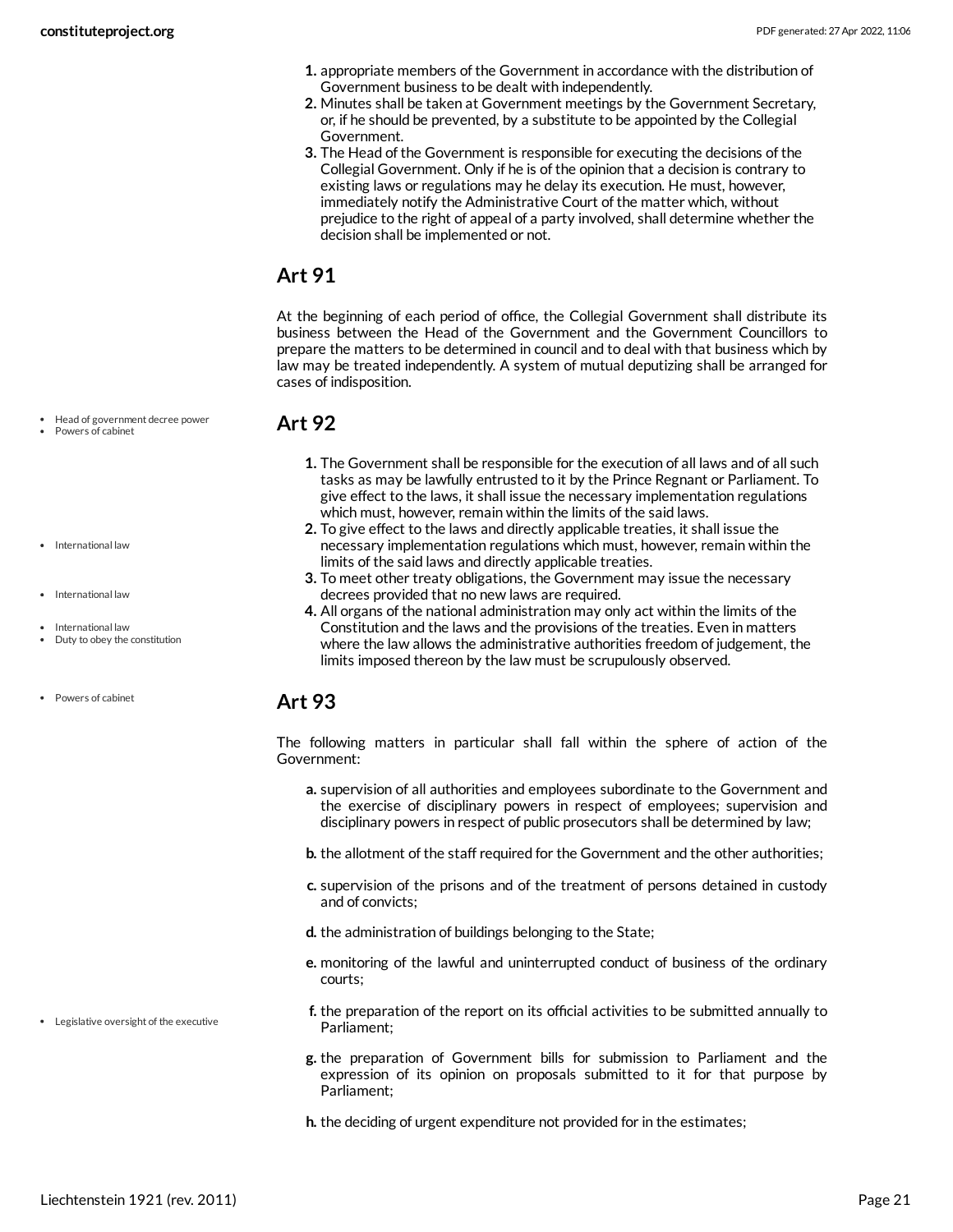**i.** resolution on securities up to 250,000 francs, on the acquisition and alienation of landed property belonging to the financial assets up to 1,000,000 francs and belonging to the administrative assets up to 30,000 francs as well as, by virtue of legislative authorization, on the taking up of credits and loans.

**1.** The whole administration of justice shall be carried out in the name of the Prince Regnant and the People by responsible judges appointed by the Prince Regnant (Art. 11). The decisions of the judges in the form of judgments shall be delivered

**2.** The judges, within the lawful limits of their powers and when engaged in judicial proceedings, shall, in the exercise of their judicial office, be independent. Their decisions and judgements shall be accompanied by the grounds for such. The influence of nonjudicial bodies on these decisions and judgements is only permissible to the extent expressly provided for by the Constitution (Art. 12). **3.** Judges within the scope of this Article are the judges at all ordinary courts (Art. 97 to 101), the Administrative Court (Art. 102 and 103) and the Constitutional

**1.** For the selection of judges, the Prince Regnant and Parliament shall refer to a joint commission chaired by the Prince, who shall have a casting vote. He may appoint as many members to this body as Parliament delegates representatives. Parliament shall appoint one member for each electoral group represented in it. The Government shall appoint the member of the Government responsible for supervising the administration of justice. The commission's deliberations shall be confidental. The commission may only recommend candidates to Parliament with the Prince's assent. If Parliament chooses the recommended candidate, he or she

**2.** If Parliament rejects a candidate recommended by the commission and no agreement on a new candidate can be reached within four weeks, Parliament shall propose its own candidate and set a date for a referendum. In the event of a referendum, the citizens entitled to vote shall have the right to nominate candidates under the conditions of an initiative (Art. 64). If the vote concerns more than two candidates, a second ballot must be held pursuant to Art. 113 Para. 2. The candidate who receives the absolute majority of votes cast shall be

**3.** A judge appointed for a fixed period shall remain in office until his successor is

#### <span id="page-21-0"></span>**Art 94**

The organization of the administration shall be established by law.

and drawn up "in the name of the Prince and the People".

# <span id="page-21-1"></span>**CHAPTER VIII. THE COURTS**

## <span id="page-21-2"></span>**A. General Provisions**

Court (Art. 104 and 105).

shall be appointed a judge by the Prince.

appointed a judge by the Prince.

#### <span id="page-21-4"></span>**Art 95**

<span id="page-21-5"></span>**Art 96**

- Ordinary court selection Administrative court selection
- Constitutional court selection
- Supreme court selection
- Judicial independence
- Constitutional court selection
- Establishment of judicial council Supreme court selection
- Ordinary court selection
- Administrative court selection

Referenda

Structure of the courts

• Right to appeal judicial decisions

#### <span id="page-21-6"></span>**Art 97**

sworn in.

<span id="page-21-3"></span>**B. The Ordinary Courts**

- **1.** Jurisdiction on ordinary civil and criminal matters shall be exercised in first instance by the Princely Court of Justice at Vaduz, in the second instance by the High Court of Appeal at Vaduz, and in third instance by the Supreme Court.
- **2.** The organization of the ordinary courts, the procedure and the scale of fees shall be laid down by law.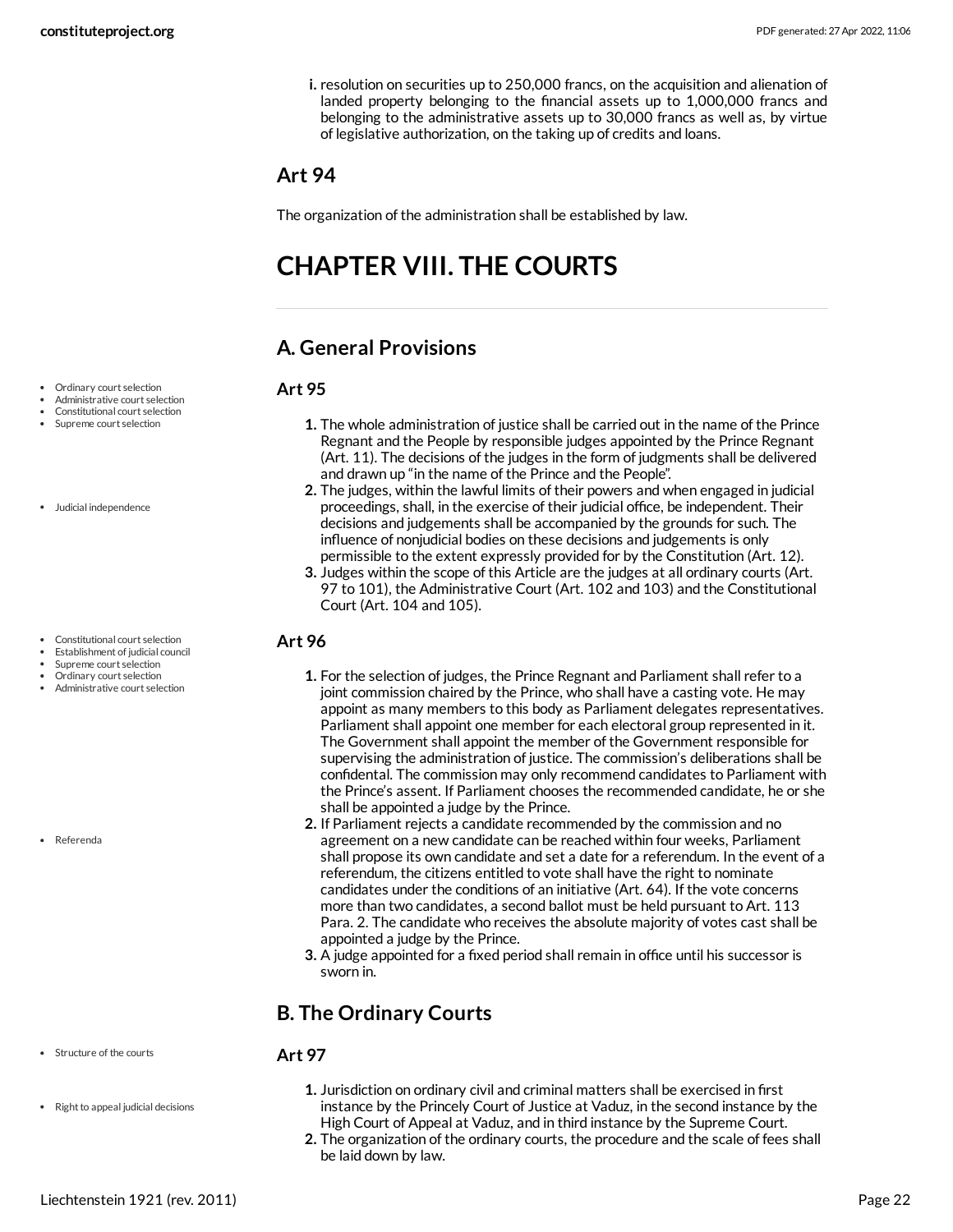The handling of particular, precisely specified kinds of business pertaining to the administration of justice in the first instance may be assigned by means of a law to specially trained non-judicial employees of the Court of Justice who are bound by instructions (Rechtspfleger).

#### **Art 99**

The revenue authorities and the officials of the Crown lands shall appear before the ordinary courts as plaintiffs and defendants.

#### <span id="page-22-2"></span>**Art 100**

- **1.** The procedure in civil disputes shall conform to the principles of oral proceedings, direct hearing and free evaluation of facts and evidence. In penal cases the principle of arraignment shall also be observed.
- **2.** Ordinary civil cases, in first instance, shall be heard by one or more judges, acting individually.
- **3.** The High Court of Appeal and the Supreme Court are collegial judicial bodies.
- **4.** In criminal matters, justice shall be administered in the first instance at the Court of Justice by the same, if applicable by the Criminal Court or by the Juvenile Court.

#### **Art 101**

- **1.** The President of the Court of Justice shall exercise supervision over the Judges of the Court of Justice.
- **2.** The President of the Court of Appeal shall be responsible for supervision of the President of the Court of Justice and the Judges of the Court of Appeal. He shall exercise disciplinary powers over the Judges of the Court of Justice.
- **3.** The President of the Supreme Court shall be responsible for supervision of the President of the Court of Appeal and the Judges of the Supreme Court. He shall exercise disciplinary powers over the Judges of the Court of Appeal and of the Supreme Court.
- **4.** A Judicial Service Senate consisting of three Judges of the Supreme Court versed in the law shall exercise supervision and disciplinary powers over the President of the Supreme Court.

#### <span id="page-22-0"></span>**C. The Administrative Court**

#### <span id="page-22-1"></span>**Art 102**

- Eligibility for administrative judges
- Eligibility for const court judges

Establishment of administrative courts

- Administrative court selection
- Constitutional court term length Administrative court term length
- **1.** The Administrative Court shall consist of five judges and five substitutes appointed by the Prince Regnant (Art. 96). The majority of the judges must possess Liechtenstein citizenship and have legal training.
- **2.** The term of office of the judges and substitutes of the Administrative Court shall be five years. It shall be organised in such a way that one judge or substitute retires every year. In the case of the first appointments, the duration of the term of office of the judges and substitutes shall be determined by drawing lots. If a judge or substitute retires early, a successor shall be appointed for the remaining period of his term of office.
- **3.** The five judges shall hold an annual election in their own ranks to choose a President and a Deputy President. A judge is eligible for re-election.
- **4.** If a judge is unable to attend court, a substitute shall deputize for him or her. In such cases a rota system should be used.
- **5.** Unless otherwise provided for by law, all decisions or orders made of the Government and of the special commissions appointed instead of the Collegial Government (Art. 78 Para. 3) shall be subject to an appeal to the Administrative Court.
- **6.** By means of a law, the power to approve certain measures relating to international administrative assistance proceedings may be granted to a Judge of the Administrative Court, and the possibility of direct appeal to the

Privileges for juveniles in criminal process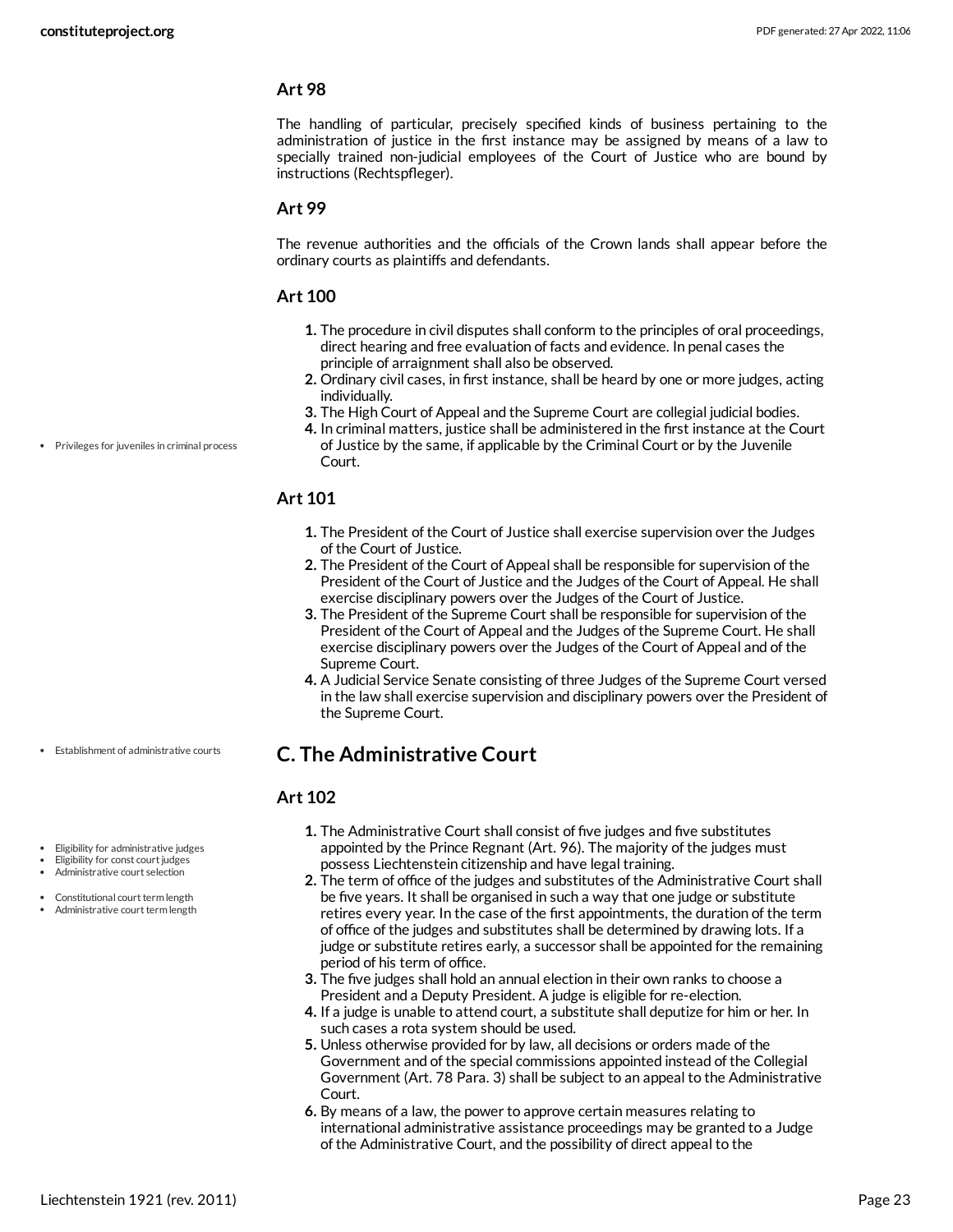**6.** Administrative Court may be provided regarding decrees issued in such proceedings by the first-instance authority.

#### **Art 103**

Detailed instructions regarding procedure, abstention, allowances to be paid to the members, and fees to be paid by the parties involved shall be laid down in a separate law.

#### <span id="page-23-0"></span>**D. The Constitutional Court**

#### <span id="page-23-7"></span>**Art 104**

- **1.** A Constitutional Court shall be established by a special law as a court of public law to protect rights accorded by the Constitution, to decide in conflicts of jurisdiction between the law courts and the administrative authorities and to act as a disciplinary court for members of the Government.
- **2.** The said court shall also have jurisdiction to determine whether laws and treaties are in conformity with the Constitution and whether Government regulations are in conformity with the laws; in such cases it may declare their annulment. Finally, it shall also act as an electoral tribunal.

#### <span id="page-23-6"></span>**Art 105**

The Constitutional Court shall consist of five judges and substitutes appointed by the Prince Regnant (Art. 96). The President of the Constitutional Court and the majority of the judges must possess Liechtenstein citizenship. Furthermore, the provisions of Art. 102 apply mutatis mutandis.

# <span id="page-23-1"></span>**CHAPTER IX. ADMINISTRATIVE BODIES AND CIVIL SERVANTS**

#### <span id="page-23-2"></span>**Art 106**

Open-ended judicial positions may only be created with the consent of Parliament.

#### <span id="page-23-3"></span>**Art 107**

The organization of the authorities shall be determined by legislation. Subject to treaty obligations, all authorities must have their seat within the territory of the State; collegial authorities must include at least a majority of Liechtenstein citizens.

#### <span id="page-23-4"></span>**Art 108**

Members of the Government, State officials, and all mayors, their deputies and the treasurers of the communes shall take the following oath on appointment:

"I swear that I will be loyal to the Prince Regnant, that I will obey the laws and that I will strictly observe the Constitution. So help me God."

### <span id="page-23-5"></span>**Art 109**

**1.** The State, the communes and other corporations, establishments and foundations of public law are liable for damage caused to third persons by individuals acting as their bodies who in their official capacity act illegally. In the case of wilful damage or gross negligence, restitution by the responsible persons is reserved.

Constitutional court powers Establishment of constitutional court Constitutional interpretation

• International law

- Legal status of treaties
- Eligibility for const court judges
- Constitutional court selection

• International law

God or other deities Oaths to abide by constitution

Ultra-vires administrative actions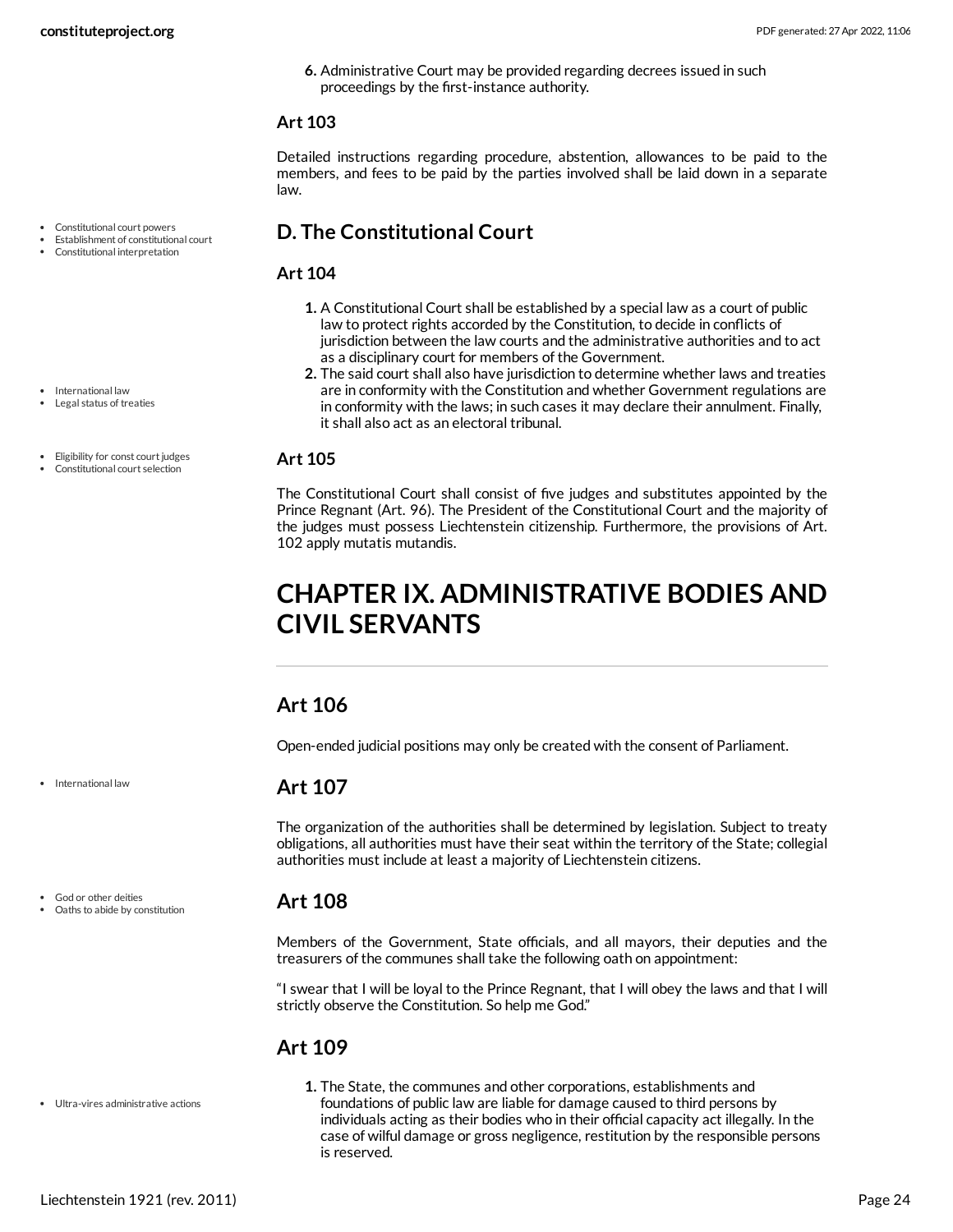- **2.** Individuals acting as bodies are answerable to the State, the commune, or other corporation, establishment or foundation of public law which they serve for any damage directly caused to such bodies through the wilful or grossly negligent breach of their official duties.
- **3.** Further provisions, especially those relating to competence, shall be laid down in a separate law.

Municipal government

# <span id="page-24-0"></span>**CHAPTER X. COMMUNAL AFFAIRS**

### <span id="page-24-1"></span>**Art 110**

- **1.** Provisions concerning the number, organization and duties of the communes in their own sphere of action and in that assigned to them shall be laid down in the laws.
- **2.** The laws concerning the communes shall establish the following principles:
	- **a.** free election of the mayor and of the other officials of the commune by the communal assembly;
	- **b.** autonomous management of the communal property and administration of the local police under the supervision of the Government;
	- **c.** maintenance of a well-ordered poor-relief system under the supervision of the Government;
	- **d.** the right of the commune to grant citizenship and the freedom of citizens of the Principality to reside in any commune.

## <span id="page-24-2"></span>**Art 111**

All Liechtenstein citizens who are at least eighteen years of age and whose right to vote has not been suspended shall be eligible to vote in municipal matters in the municipality in which they reside.

# <span id="page-24-3"></span>**CHAPTER XI. THE MAINTENANCE OF THE CONSTITUTION**

### <span id="page-24-4"></span>**Art 112**

- **1.** The present Constitution shall be universally binding after its promulgation as a fundamental law of the country.
- **2.** Any amendments to or universally binding interpretations of this fundamental law may be proposed either by the Government or by Parliament or through the initiative procedure (Art. 64). These shall require the approval of Parliament, either by the unanimous vote of the members present or by a majority of threequarters of the members present at two successive sittings of Parliament, where appropriate a referendum (Art. 66) and in any event the subsequent assent of the Prince Regnant, with the exception of the procedure to abolish the Monarchy (Art. 113).

#### <span id="page-24-5"></span>**Art 113**

**1.** Not less than 1,500 citizens as a minimum requirement have the right to introduce an initiative to abolish the Monarchy. In the event of this proposal being accepeted by the People, Parliament shall draw up a new, republican Constitution and submit it to a referendum after one year at the earliest and two years at the latest. The Prince Regnant has the right to submit a new Constitution for the same referendum. The procedure specified in the following

Referenda

Constitutional interpretation Constitution amendment procedure

Referenda

Constitution amendment procedure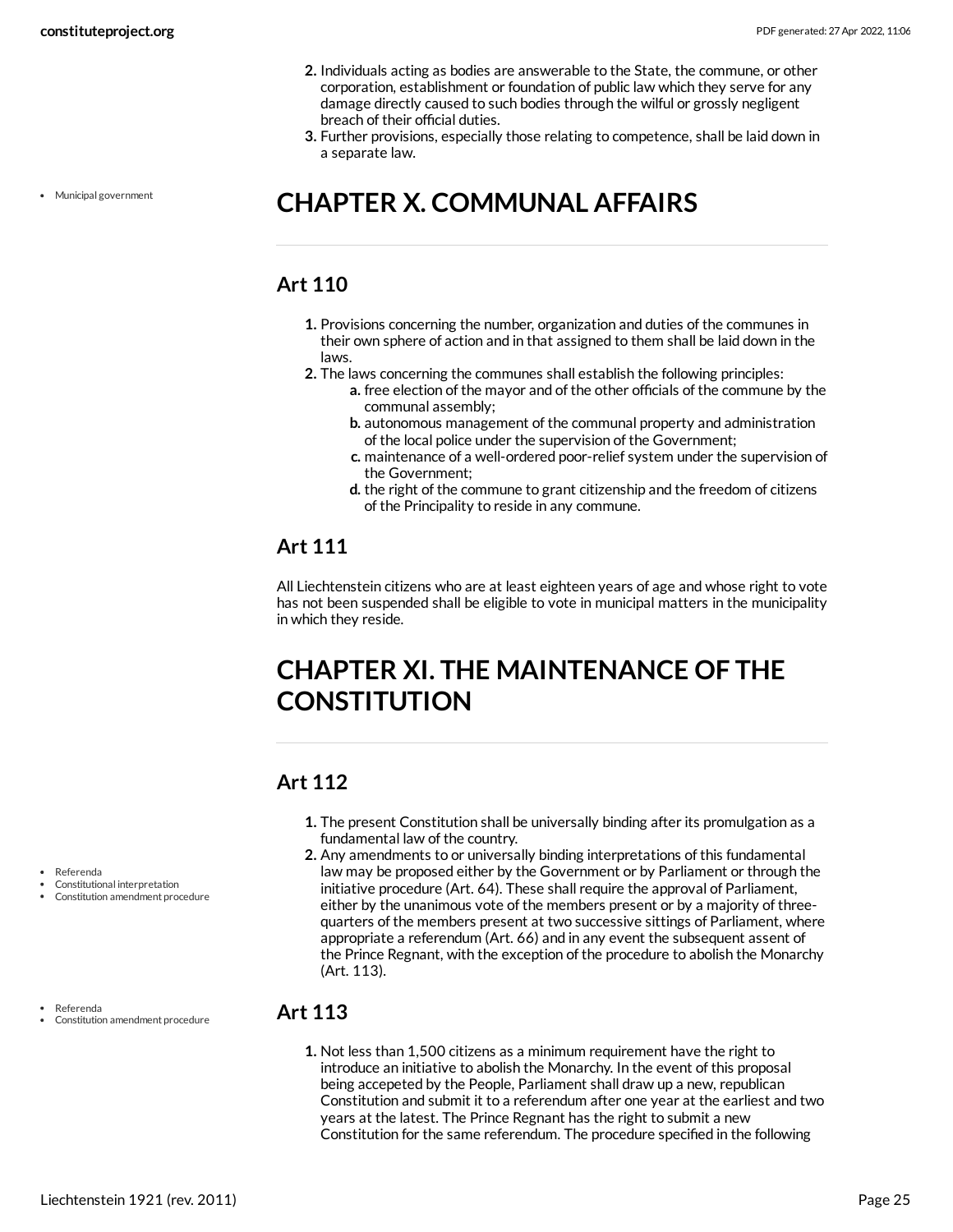- **1.** therefore replaces the procedure to amend the Constitution laid down in Art. 112 Para. 2.
- **2.** If only one draft has been submitted, an absolute majority is sufficient for its adoption (Art. 66 Para. 4). If two drafts have been submitted, the citizens entitled to vote may choose between them and the existing Constitution. In this case, the citizens have two votes in the first ballot and shall award them to the two alternative Constitutions that they wish to go through to the second ballot. The two alternatives with the most first and second votes shall go through to the second ballot. In the second ballot, which must be held 14 days after the first, the citizens shall each have one vote. The Constitution that obtains an absolute majority is then adopted (Art. 66 Para. 4).

# <span id="page-25-0"></span>**CHAPTER XII. FINAL PROVISIONS**

Constitutionality of legislation

#### <span id="page-25-1"></span>**Art 114**

All laws, regulations and statutory provisions which contradict any express provision of the present Constitution are hereby revoked and declared invalid; legal provisions which are inconsistent with the spirit of this fundamental law shall be revised to conform with the Constitution.

## <span id="page-25-2"></span>**Art 115**

- **1.** The Government shall be entrusted with the execution of the present Constitution.
- **2.** The Government shall prepare the laws provided for in the present Constitution with all possible despatch, and shall proceed with them as laid down in the Constitution.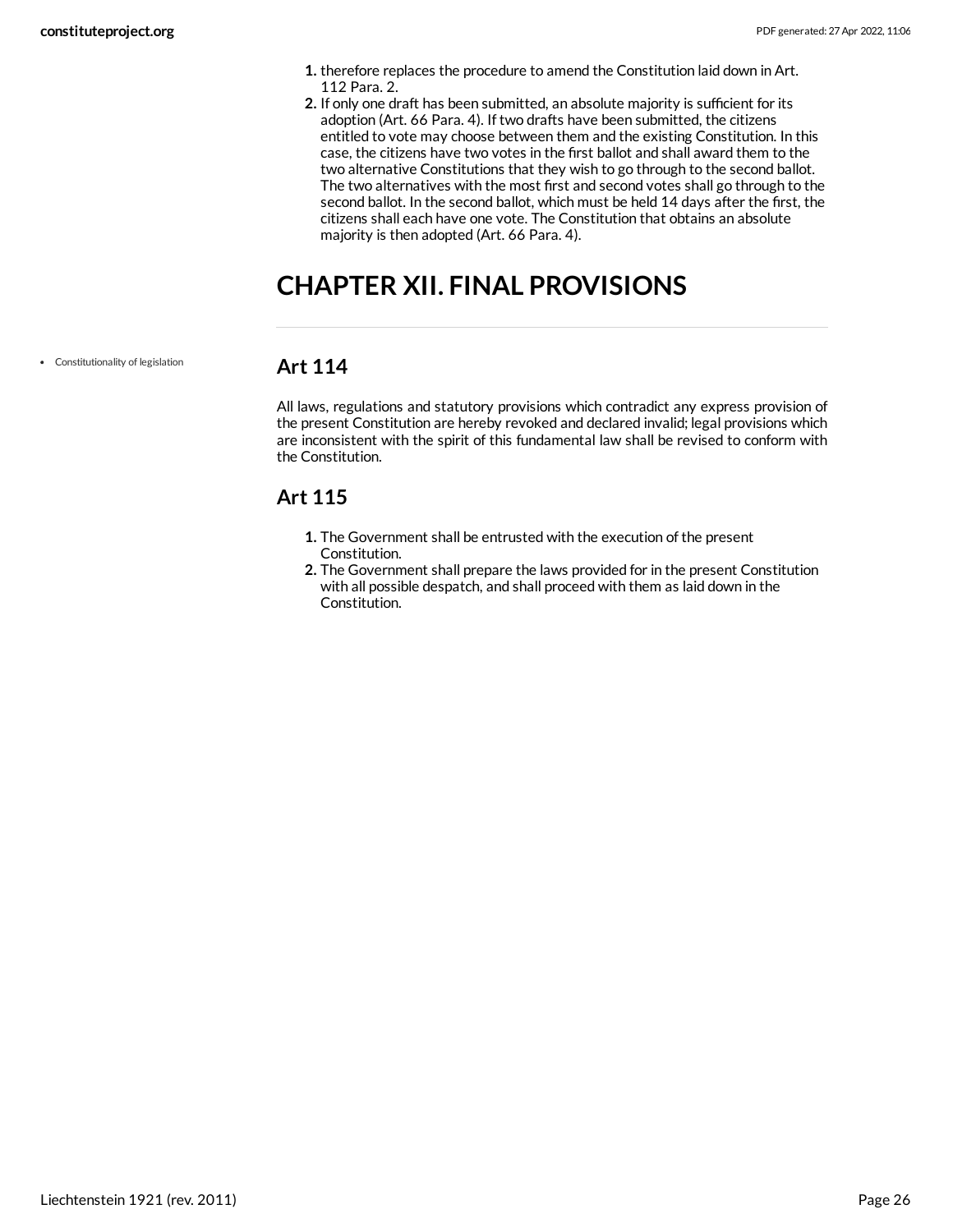## **Topic index**

#### A

| B |  |
|---|--|
|   |  |
| С |  |
|   |  |
|   |  |
|   |  |
|   |  |
|   |  |
|   |  |
|   |  |
|   |  |
|   |  |
|   |  |
|   |  |
|   |  |
|   |  |
| D |  |
|   |  |
|   |  |
|   |  |
|   |  |
|   |  |
| E |  |
|   |  |
|   |  |
|   |  |
|   |  |
|   |  |
|   |  |
|   |  |
|   |  |
|   |  |
|   |  |
|   |  |
|   |  |
| F |  |
|   |  |
|   |  |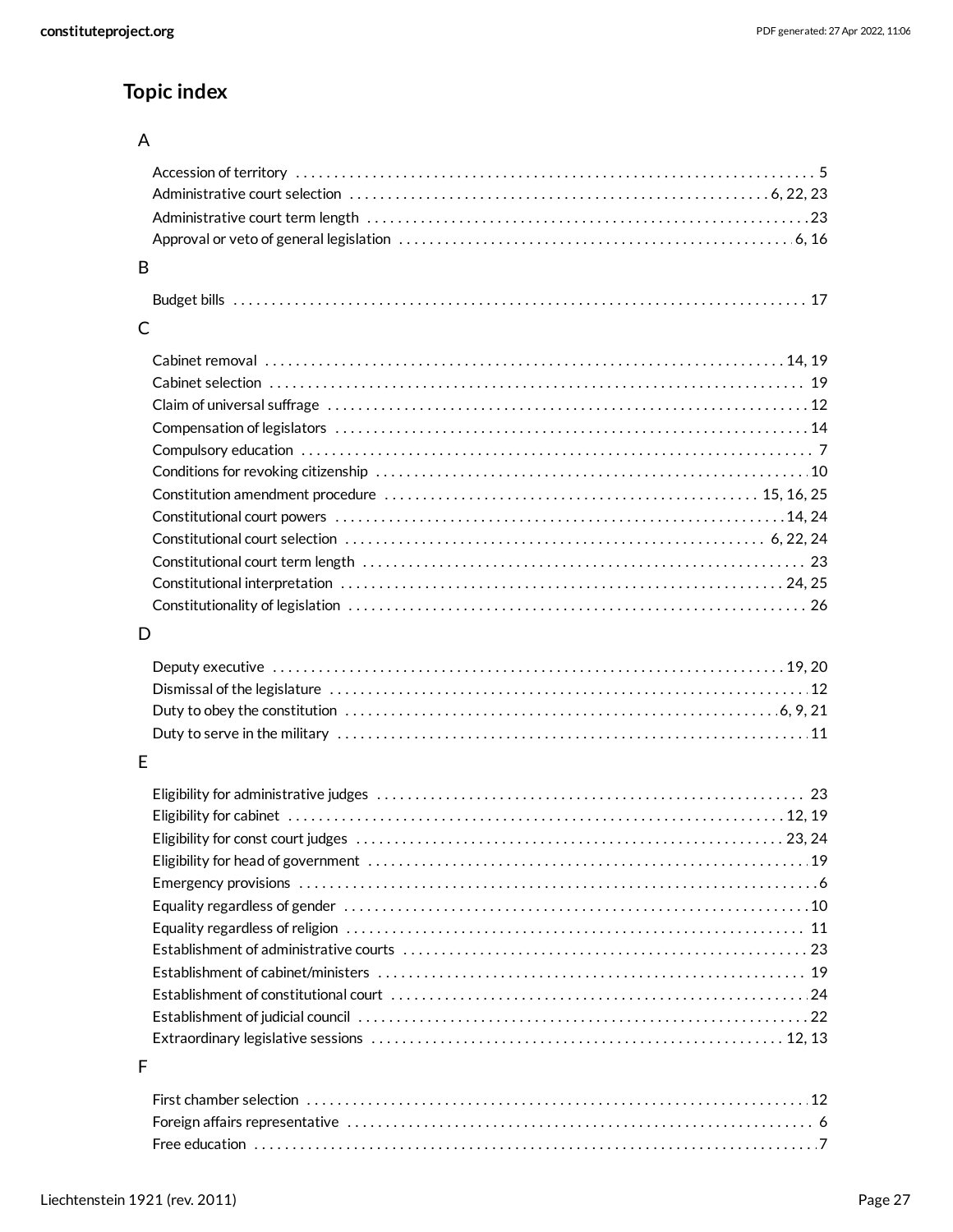| G |  |
|---|--|
|   |  |
|   |  |
| H |  |

|  | _ |  |
|--|---|--|
|  |   |  |
|  |   |  |

I

#### J

| Judicial independence in its contract to contact the control of the control of the control of the control of t |  |  |  |  |
|----------------------------------------------------------------------------------------------------------------|--|--|--|--|
|                                                                                                                |  |  |  |  |

#### L

#### M

#### N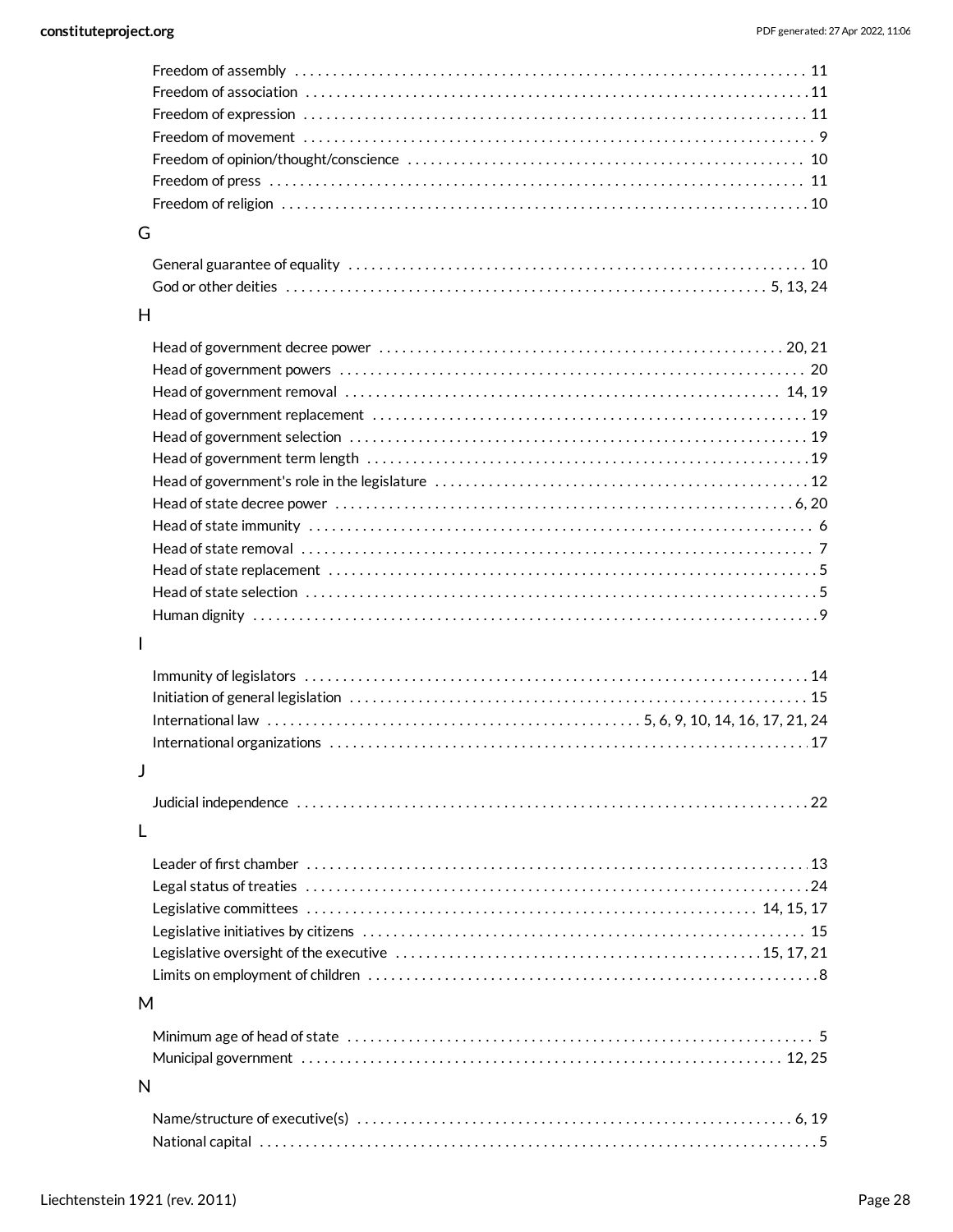#### $\circ$

#### $\mathsf{P}$

#### ${\sf Q}$

|--|

## $\overline{\mathsf{R}}$

#### $\sf S$